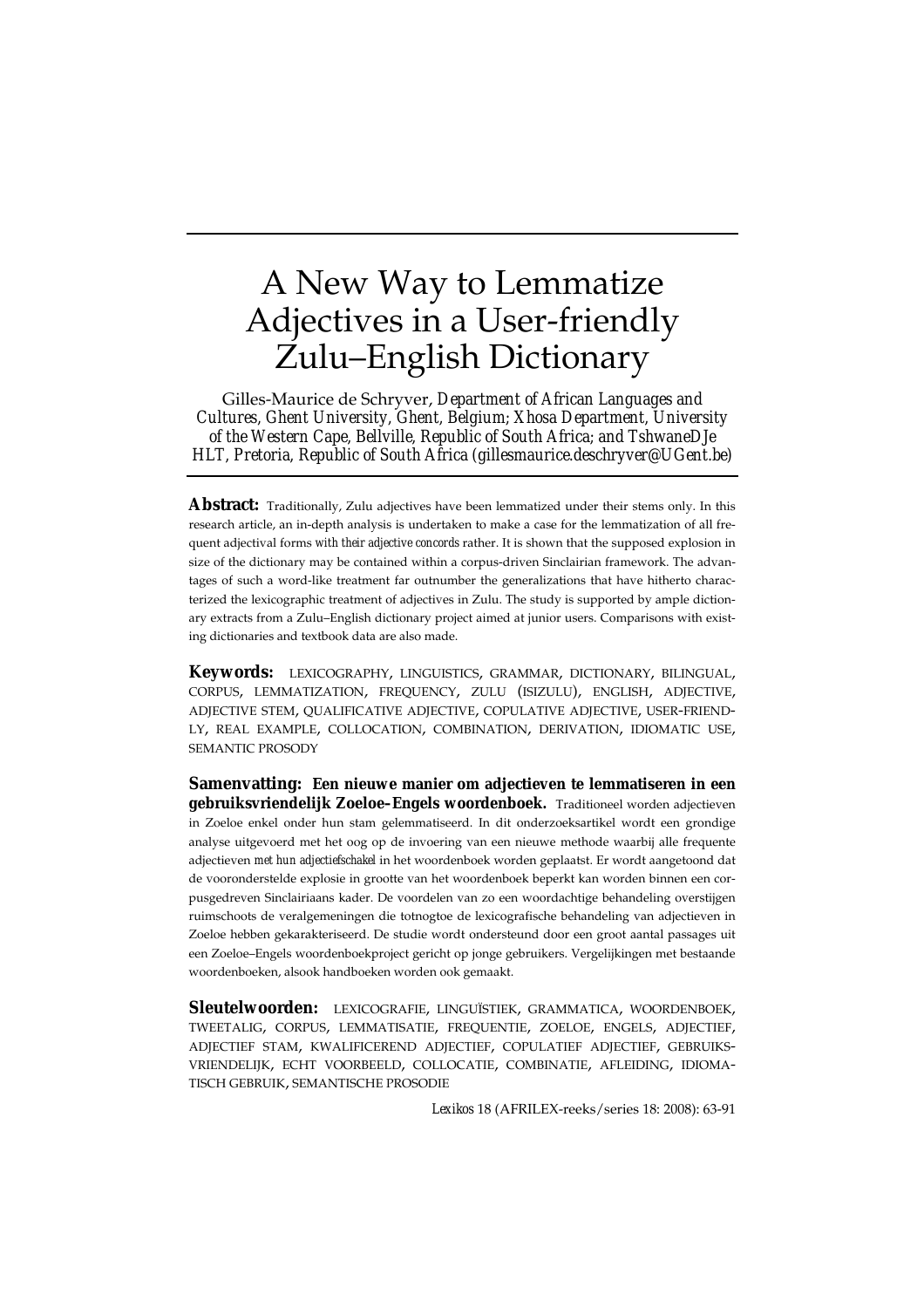## **1. From Bloomfield to Sinclair via Doke**

Half a century ago, two excellent dictionaries for Zulu appeared, viz. Doke and Vilakazi's (1953) *Zulu–English Dictionary*, and Doke, Malcolm and Sikakana's (1958) *English–Zulu Dictionary*. The coverage, detail and meticulousness of these two dictionaries are of such a high standard that they had the ironic effect of stalling all future lexicographic efforts for Zulu. Indeed, to this date not a single dictionary for  $Z$ ulu — whether bilingual or monolingual — has been compiled that comes even close to the quality of Doke's pair of dictionaries. Doke's pair remains the standard against which all current Zulu dictionaries are compared, and will likely remain the standard for many years to come.

In Doke and Vilakazi's Zulu to English dictionary, the so-called 'stem approach' to lemmatization is used, meaning that (a section of) the Zulu lexicon is grouped around word stems. The multitude of (often stacked) prefixes, suffixes and circumfixes which characterize a conjunctively written language such as Zulu have thus been cut off, with (supposed) meanings assigned to the resulting (extracted) stems. For linguists such an approach is arguably a magnificent and efficient lemmatization approach; for the average user it is problematic.

For about a decade now, we have informally observed the use of this Zulu dictionary at university level as well as within different language services of various government departments. We have noticed that, on average, as many as two look-up procedures are required before a user also finds what he/she is looking for. The main reason for this is not so much the result of inconsistencies in the lemmatization proper, but simply because a large amount of grammatical knowledge is presupposed before one can successfully consult this dictionary. This is valid for both decoding (receptive) and encoding (active) use, and for learners as well as mother-tongue speakers. Two random, straightforward examples follow to illustrate these points.

Zulu nouns in the gender 9/10 have the noun class prefixes *iN-* for the singular (class 9), and *iziN-* for the corresponding plural (class 10) — with *N* a nasal, i.e. *n* or *m*. A user of a stem-based dictionary may conclude that 9/10 nouns are lemmatized under the nasal *N*. So when wishing to look up, say, *indlovu*/*izindlovu* 'elephant/elephants' this user will go to the alphabetic stretch **N**. In this case, however, these words cannot be found there, as Doke realized that the stem here is not *-ndlovu*, but rather *-dlovu*, calling in the Ur-Bantu form of this noun stem (*-γoγû*) to substantiate this. Neither learners nor mothertongue speakers, however, can be expected to be versed in comparative or historical Bantu linguistics, so the finer points of Doke's lemmatization approach are entirely lost on all but a few of the most ardent users.

As an example to illustrate the encoding use of a Zulu dictionary, consider the ordinal 'fourth'. When used neutrally (as in 'she came fourth'), the form is *isine*; while a possessive concord needs to be prefixed to this form for definite uses (as in 'the fourth quarter'), resulting in forms such as *yesine*, *wesine*, *lesine*,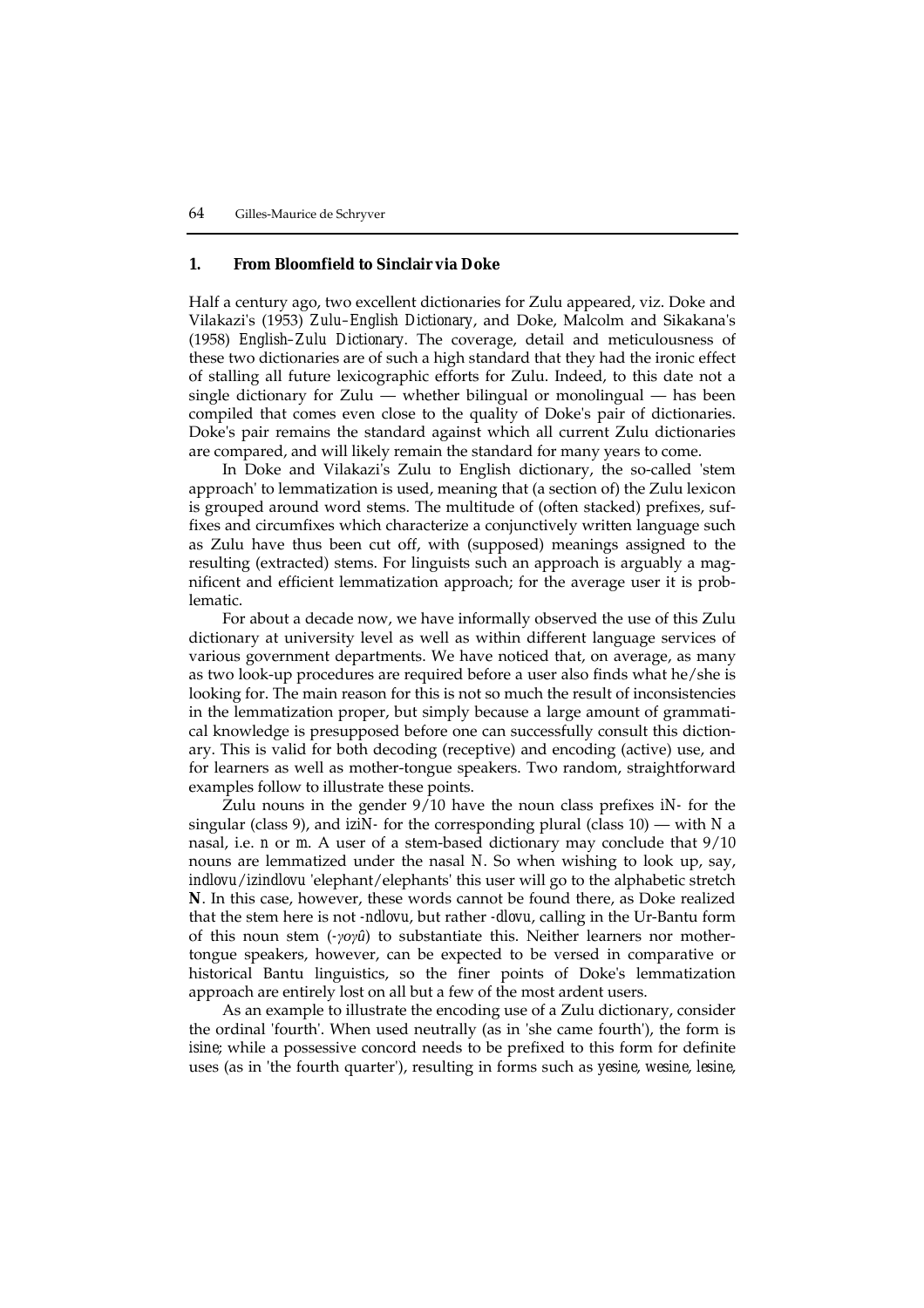*sesine*, etc. In Doke, one needs to look up all these forms under *-ne* (the reasoning being that these forms are derived from the adjective stem *-ne* 'four'), but under *-ne* the differing ordinal uses (neutral vs. definite) are not stated explicitly. Linguists, of course, will see nothing wrong with this, as they will refer the dictionary user to the grammar for the actual *use*.

One solution is indeed to dissociate the grammar from the lexicon, recalling Bloomfield (1933: 274): 'The lexicon is really an appendix of the grammar.' At this point one could focus on, say, just nouns and verbs in a dictionary, and relegate all other word classes to the grammar. If this sounds too far-fetched, consider the latest monolingual dictionary for Zulu, *Isichazamazwi sesiZulu* (Mbatha 2006). In this dictionary's front matter, one reads that (a) only content words belong in a dictionary, and that (b) this means only four word classes are recognized in Zulu: noun, verb, exclamation or interjection, and ideophone. Probably realizing that this proposition is untenable, the compilers somehow 'forced' meanings onto extremely low-frequent to non-existing verb and noun stems. As such, one for instance finds the noun *í(li)***nîngi** 'the majority' but not the adjective stem *-ningi* 'much/many'. Likewise, the extremely-low-frequent noun *í***mpéla** 'the real one' — which is mostly used in possessive constructions, at which point it is a possessive — is found instead of the highly-frequent adverb *impela* 'really'.1

Even though there are days on which the prospect surfaces to 'get rid of' all lemmatization and presentation problems in Bantu lexicography by this means, it is exactly the lexicographer's task not to give in here. Indeed, no sooner has one finished contemplating Bloomfield than Sinclair (1966: 422-423) must be considered:

We speak casually about 'fully grammatical items' or 'function words' as if there were items which were entirely irrelevant in the study of lexis. … Every morpheme in a text must be described both grammatically and lexically … Each successive form in a text is a lexical item or part of one, and there are no gaps where only grammar is to be found.

## **2. A user-friendly Zulu dictionary: mission statement**

Against the background sketched in Section 1, a new type of (bilingual) Zulu dictionary has been envisaged, one which would also and for the first time be pitched at the level of junior users. The mission statement for this project has been described by De Schryver and Wilkes (2008: 831) as follows:

An approach which cuts down to the smallest morpheme level (as in Doke & Vilakazi) is user-unfriendly for the target user group envisaged, while an approach which throws out most word categories, and forces so-called core Zulu meanings onto the remaining section (as in Mbatha) is even more user-unfriendly. While the former is linguistically sound, the latter moreover is not.

 The user-friendly approach/solution advocated here revolves around two notions: (a) except for verbs and a few exceptions (such as the conjunction *-thi*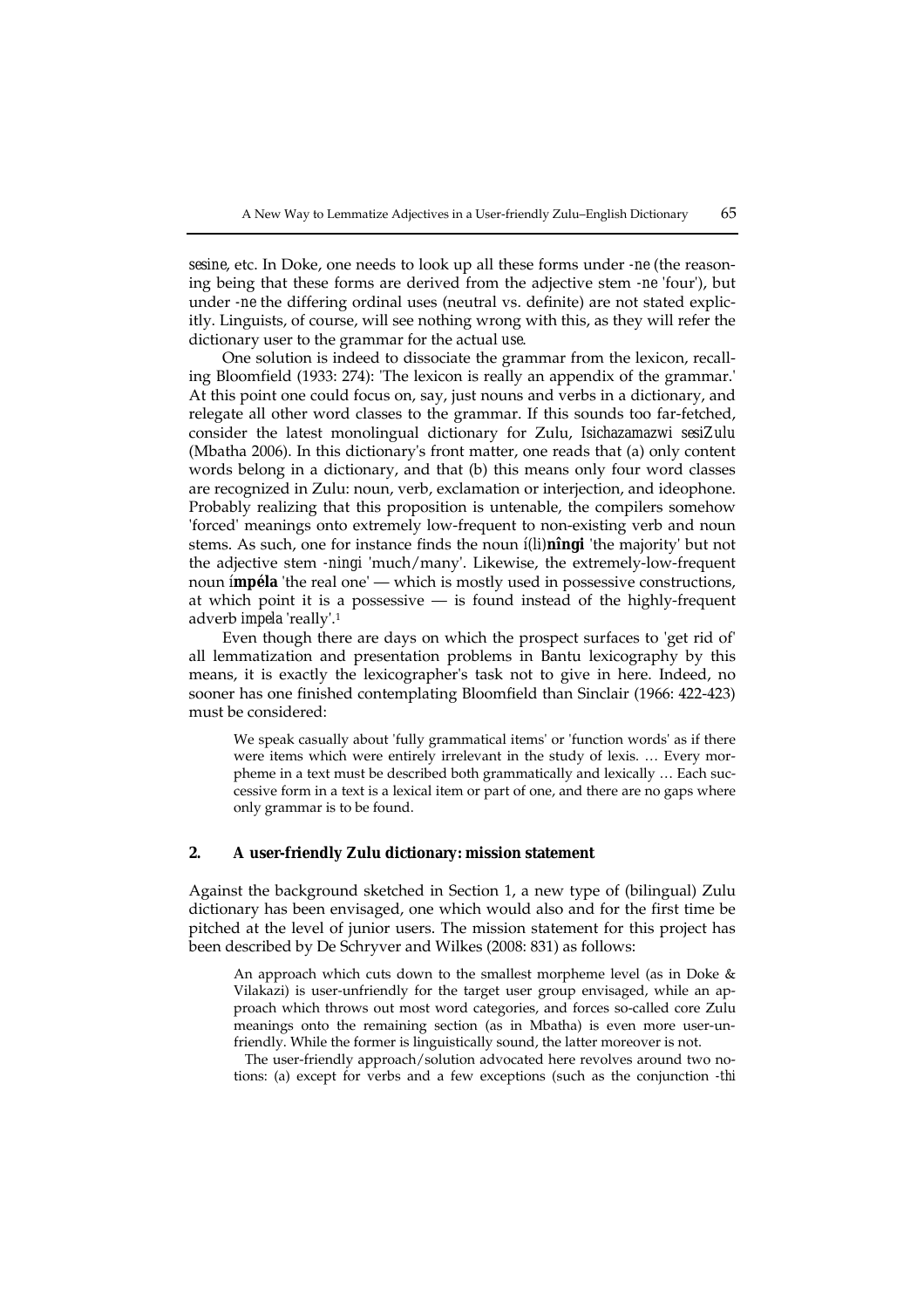(when), which behaves like a verb), all items from all word classes can be lemmatised *with their primary prefix(es)* included, as well as *with their suffixes* included; (b) overall *corpus frequencies* may be used in order to make a decision on the number of prefixes as well as which prefixes to include for each word class as a whole, and thus on how to organise/lemmatise the lexicon.

Implicit in this mission statement is that one has access to a large Zulu corpus, that one has a procedure to lemmatize this corpus (while keeping track of all individual as well as summed and overall corpus frequencies), and that one has a clear approach to the lexicographic treatment of each and every Zulu word class. Critically analyzing each of these aspects is a massive undertaking, one that cannot be achieved within the ambit of just one research article. The current contribution, therefore, is one in a series.

At face value one would have thought that the logical starting point would have been to discuss macrostructural aspects, and thus to defend the creation of an entire user-friendly lemma-sign list which is word-like rather than stem-like. However, to truly appreciate this effort, it was found that it is more advantageous to analyze the lexicographic treatment of selected Zulu word classes first, and only then to turn to the full macrostructure. As such, De Schryver and Wilkes (2008) concentrated on the treatment of the *possessive pronouns* in a user-friendly Zulu–English dictionary, in this article the focus is on the treatment of *adjectives* in such a dictionary, and in De Schryver (2008a) the focus will be on *quantitative pronouns*.

In order to pick up the thread started in Section 1, and before analyzing the adjectives themselves, the extracts below compare the entries for 'elephant/elephants' in Doke (1)(a) with those in a projected user-friendly Zulu– English dictionary (1)(b).

(1)(a) *-***dlovu** (**indlovu,** 2.9.9, **izindlovu**) n. [< dlóvu; Ur-B. *-γoγû*. > umdlovu; indlovudalana; indlovudawana; indlovukazi; indlovunda; indlovundwane.

 1. Elephant. *Indlovu iwile, ziphelele zonke izizwe ziye kuxephula kuyo* (The elephant has fallen, and every single one from the tribes has gone to pull off a bit from it; i.e. where the carcass is there will the vultures be gathered together). *Indlovu idla a6asondezeli* (The elephant eats up those who go too near; i.e. don't play with fire). *indlovu enesihlonti* (the elephant with a burning torch — used in *izi*∫*ongo zikaM*∫*uyaze*).

2. term used of a very stout person.

(1)(b) **indlovu** \*\* *noun 9*/*10* [*pl.* **izindlovu**] ► **elephant** ♦ Nansi-ke inganekwane elandwa nguNanana. Kwasukela kwathi indlovu ilambile yahamba ifuna ukudla. *• Here is the folk tale told by Nanana. Once upon a time, there was a hungry elephant who went looking for food.* 

 **izindlovu** *plural noun 9*/*10* See singular **indlovu**

As may be seen from  $(1)(b)$ , and in contrast to  $(1)(a)$ , nouns are lemmatized with (and may be found under) their full noun class prefixes, with cross-refer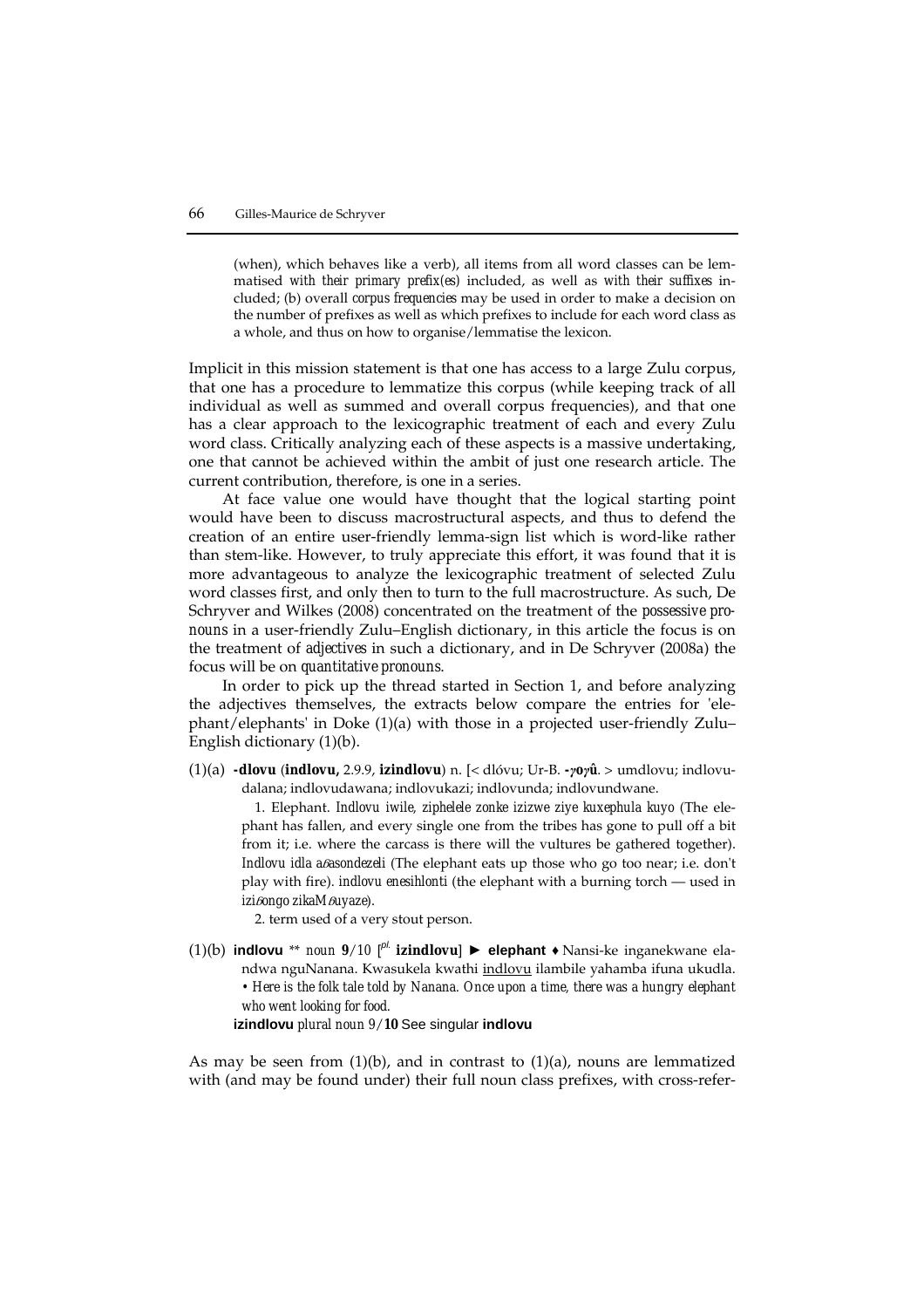ences from the plural to the singular forms.

Extracts (2)(a) and (2)(b) show 'fourth' in the same two dictionaries.

(2)(a) *-***ne** (**isine,** 3.2.9, **izine**) n. [< adj. *-***ne**.]

 The fourth place, the fourth. *usuku lwesine* (the fourth day); *ngokwesine* (fourthly).

(2)(b) **isine** \* *adverb* ► **fourth** *(used neutrally)* ♦ UVeli uphume isine ku-5000 m. *• Veli came fourth in the 5000 metres.* 

◊ **[PC +]isine** ► **fourth** *(used definitely)* ♦ Uginqwe phansi ngomzuliswano wesine. *• He was knocked down in the fourth round.*

The information given under  $(2)(b)$  is more explicit — 'spelled out' even compared to  $(2)(a)$ . Grammatical guidance is not shunned, and is offered there where the dictionary user will most likely need it (compare this with Sinclair's observation). Here '[PC +]' stands for any prefixed possessive concord. The number of such codes the dictionary user should master has been kept to an absolute minimum.2

A lot more can be said about the lemmatization of the word classes (nouns and adverbs) used as illustrations here, but this will be done in forthcoming studies. Important to note, however, is that all the data shown in (1)(b) and (2)(b) is corpus-driven. The selection of the lemma signs, for instance, is based on overall corpus frequencies, with the top 500 lemmas marked with three stars  $(**)$ , the next 500 with two stars  $(**)$ , and the third 500 with one star  $(*)$ . Meanings have been 'mapped onto use' as seen in the corpus (Hanks 2002). These meanings were then ordered according to individual frequencies and translated into English. Needless to say, the Zulu examples are 'real' (Fox 1987) because they are extracts from the Zulu corpus. For a detailed discussion of the use of this Sinclairian apparatus to dictionary making for the Bantu languages, the reader is referred to De Schryver (2008).

### **3. True adjective stems in Zulu**

Bantu languages have about twenty to thirty so-called 'true adjective stems', and in most existing Bantu dictionaries these are (a) simply (and only) lemmatized as stems, (b) given a basic (or generic) meaning, and, for the larger dictionaries, (c) exemplified with one or more (often invented) phrases. Given Zulu's conjunctive writing system, the required agreement morphemes known as adjective concords  $(ACs)$  — are physically attached to the front of these stems. In such dictionaries, it is thus left to the dictionary user to consult a grammar in addition, where information must be sought on the form and use of the adjective concords, as well as on the morphophonological rules (i.e. sound changes) applicable when attaching an adjective concord to an adjective stem. It is further also assumed that the dictionary user will be able to adapt the meaning depending on class membership of the noun that is being described.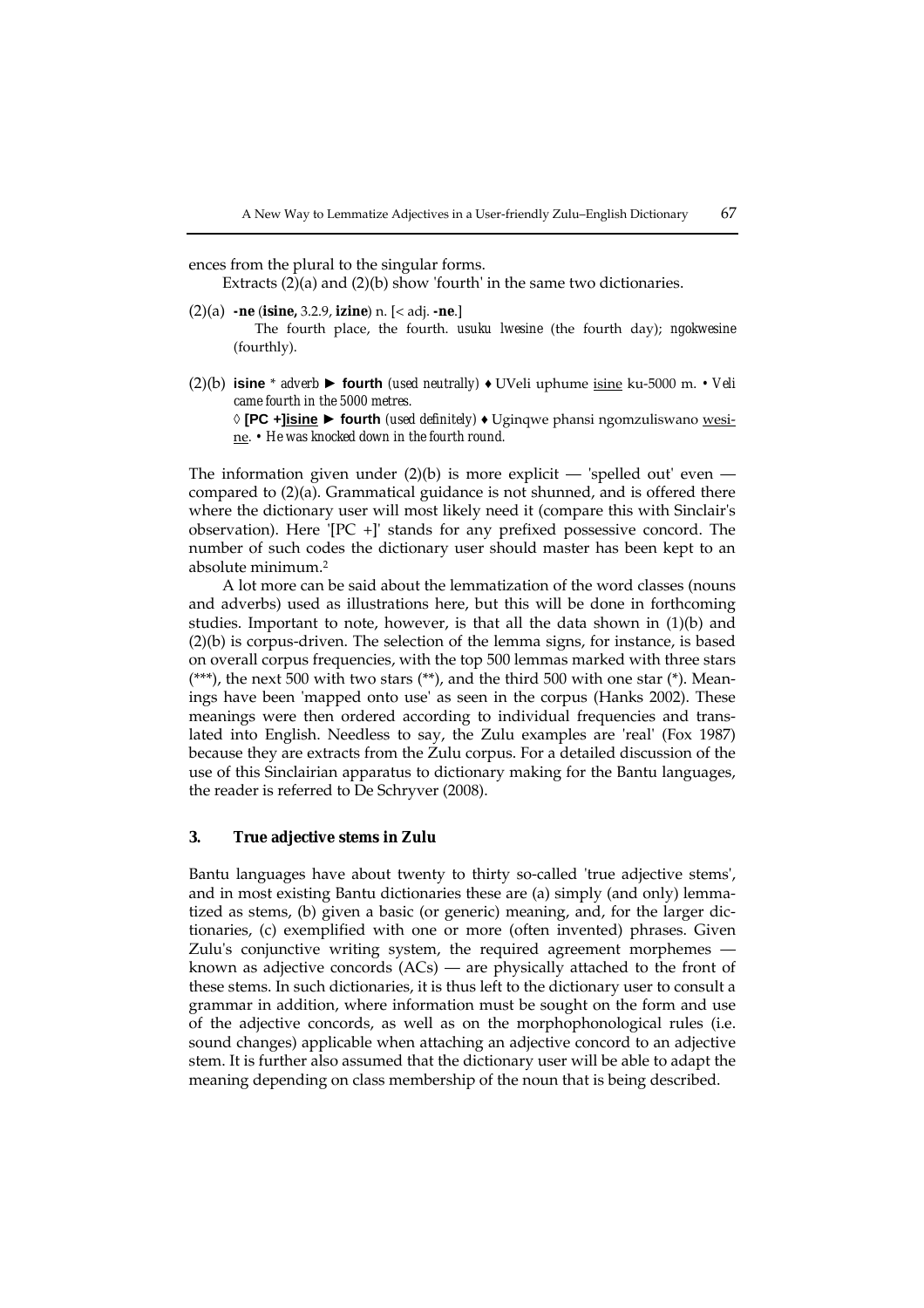In line with the mission statement presented in Section 2, our claim is that the lemmatization of adjective stems *with their adjective concords* will result in a more user-friendly dictionary. At face value, this may look like a waste of space and resources, as instead of, say, just 25 dictionary articles for adjectives, one will end up with  $20 \times 25$  or thus 500 articles (assuming 16 classes, plus first and second persons). We will come back to this explosion of orthographic forms in Section 4.

At this point, it is instructive to look at the lemmatization of adjectives in a desktop dictionary for Zulu, and to compare the coverage found there with the list of adjectives in a standard Zulu textbook.

# **Table 1:** Adjectives in Zulu: Textbook vs. corpus vs. dictionary data

 (w*ith T = textbook (Taljaard and Bosch 1993: 99); Z-E = user-friendly Zulu–English dictionary; Freq. = lemmatized corpus frequency (in 8.5 million words); Lemma sign, POS and Translation equivalent(s) as in Dent and Nyembezi's (1995) dictionary*)

| Т            | Z-E          | Freq.    | Lemma sign  | <b>POS</b> | Translation equivalent(s)                       |
|--------------|--------------|----------|-------------|------------|-------------------------------------------------|
| ✓            | $\checkmark$ | 5 1 9 2  | -bi         | (adj.)     | ugly; bad; evil.                                |
| ✓            | $\checkmark$ | 11 667   | -bili       | (adj)      | two.                                            |
| ✓            | ✓            | 4937     | -dala       | (adj)      | old; aged.                                      |
|              |              | 9        | -daladala   | (adj)      | ancient; very old.                              |
| ✓            | $\checkmark$ | 4 8 0 1  | -de         | (adj)      | long; tall; high; deep.                         |
|              |              | 4        | -fisha      | (adj)      | short.                                          |
|              | x-ref        | 439      | -fishane    | (adj)      | short.                                          |
| ✓            |              | 18       | -fuphi      | (adj)      | short.                                          |
|              |              | 1        | -fusha      | (adj)      | short.                                          |
| ✓            | ✓            | 534      | -fushane    | (adj)      | short.                                          |
| ✓            | $\checkmark$ | 1921     | -hlanu      | (adj)      | five.                                           |
| ✓            | ✓            | 10 534   | -hle        | (adj)      | good; beautiful; pretty.                        |
| ✓            | ✓            | 18 216   | -khulu      | (adj)      | large; great.                                   |
| ✓            | ✓            | 6875     | -ncane      | (adj)      | small; few; young. kwaba kuncane indawo-        |
|              |              |          |             |            | keen competition; outcome difficult to predict. |
| ✓            |              | 69       | -nci        | (adj)      | very small; minute.                             |
| ✓            |              | 21       | -ncinyane   | (adj)      | very small.                                     |
|              |              | 3        | -ncu        | (adj)      | minute; very small.                             |
| ✓            | $\checkmark$ | 2818     | -ne         | (adj)      | four.                                           |
| ✓            | $\checkmark$ | 690      | -ngaki      | (adj)      | how many?                                       |
|              | der          | cf. next | -ningana    | (adj)      | quite a fair number; not too few.               |
| $\checkmark$ | $\checkmark$ | 16515    | -ningi      | (adj)      | many; much.                                     |
|              |              | 29       | -ninginingi | (adj)      | numerous.                                       |
| $\checkmark$ | $\checkmark$ | 56 971   | -nye        | (adj)      | some; other.                                    |
| ✓            | $\checkmark$ | 6 1 3 2  | -sha        | (adj)      | new; young.                                     |
| ✓            | ✓            | 5 3 3 8  | -thathu     | (adj)      | three.                                          |
|              |              | 153 734  |             |            |                                                 |

The last three columns of Table 1 list all the adjective stems, 25 in all, as well as their lexicographic treatment, found in the Zulu to English side of Dent and Nyembezi's (1995) *Scholar's Zulu Dictionary*. Of these 25 adjective stems, 7 have not been mentioned in Taljaard and Bosch's (1993) *Handbook of isiZulu*, namely the two reduplicated stems *-daladala* (< *-dala*) and *-ninginingi* (< *-ningi*), the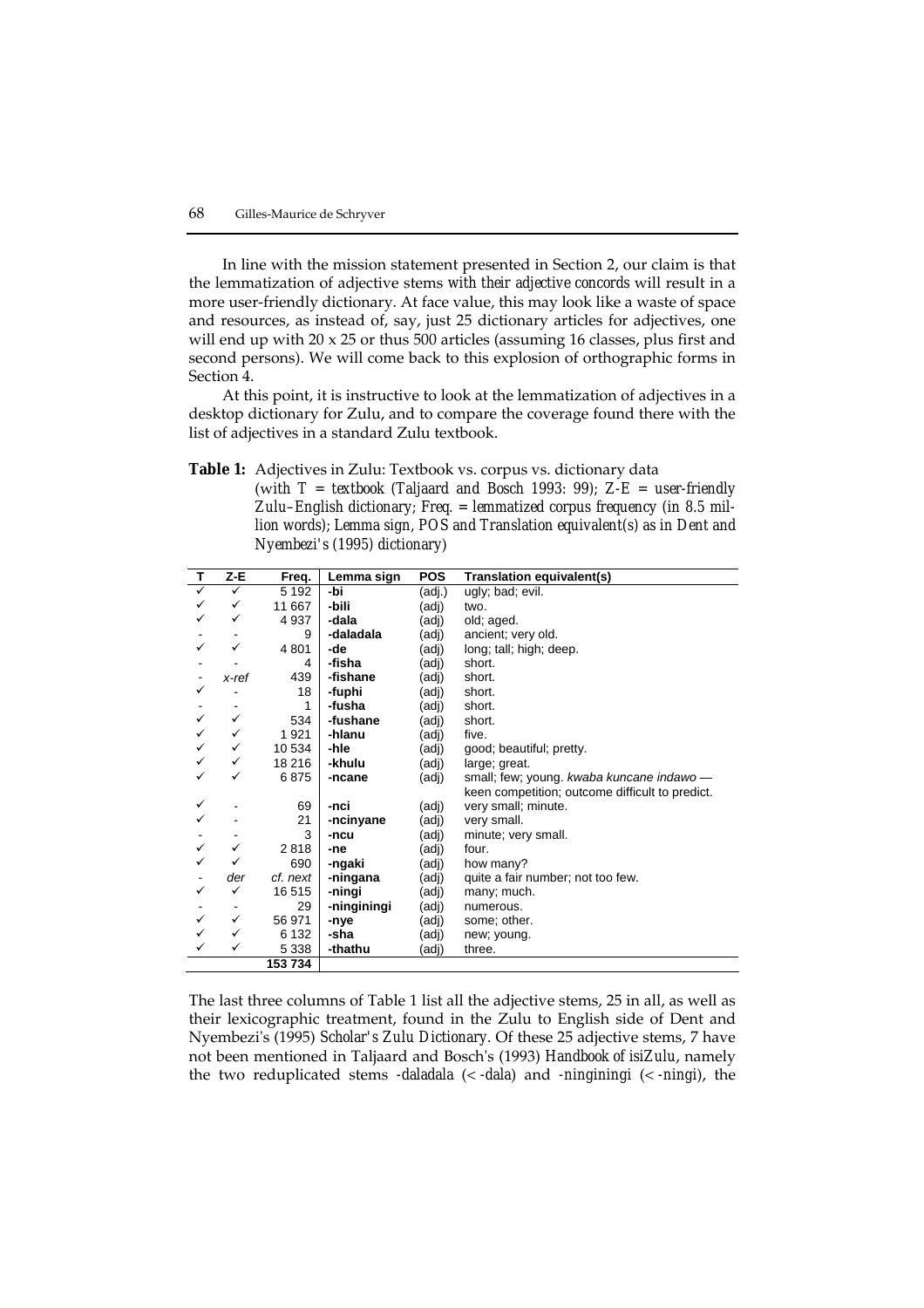derived stem *-ningana* (< *-ningi*), and the variants *-fusha*, *-fisha*, *-fishane* (~ *-fushane*) and *-ncu* (~ *-nci*). Looking at summed 'lemmatized corpus frequencies', this is defendable, except for *-fishane* and *-ningana*, which are frequent and should have been mentioned. Conversely, these same frequencies also indicate that the forms *-fuphi*, *-nci* and *-ncinyane* are infrequent, so these adjective stems could have been left out as well. This pattern, whereby some frequent forms of a closed set of items are missing while infrequent ones are mentioned instead, is often encountered in textbooks not based on corpus data.3 The first three columns in Table 1 summarize these statistics.

## **4. Using a corpus to map adjectives onto a user-friendly Zulu dictionary**

Given the importance of a corpus within a Sinclairian approach to dictionary making, a few words about the corpus used for this study are necessary. A Zulu corpus totalling 8.5 million running words (tokens) was built, much along the lines described in De Schryver and Gauton (2002: 202-203). A corpus of this size contains a massive 800 000 unique orthographic words (types), of which the top 20 000 were lemmatized. This section represents roughly 70% of the tokens in the Zulu corpus.4 Lemmatized corpus frequencies in this article therefore represent the summed frequencies of all items brought together during lemmatization. To complete some of the tables in this article, also lower corpus frequencies are shown (and counted).

In Table 1, one sees that all the lemmatized corpus frequencies together represent about 150 000 running words. Expressed as a percentage of the tokens used for this study, this corresponds to roughly 2.5% of these tokens. Reformulated, this article — which deals with the adjectives in  $Z$ ulu — is a lexicographic study of about 2.5% of the Zulu lexicon. Conversely, this also means that an average of 2.5 adjectives for each 100 words is used in any spoken or written Zulu.

For the envisaged user-friendly Zulu–English dictionary, the idea is to describe the most frequent 5 000 lemmas only (5 000 in Zulu, and 5 000 in English). The minimum frequency of each Zulu orthographic form before lemmatization was 42, after lemmatization this figure climbed to 50. In other words, the lemmatized corpus frequency must be at least 50 for any Zulu lemma to be considered for inclusion. Applied to the adjectives, one obtains the data shown in Table 2. In this table, the top row lists the various Zulu class numbers as well as the first and second persons singular and plural, 20 in all, while the first column lists the same 25 adjective stems from Table 1.

The ticks  $(\checkmark)$  in Table 2 indicate that of the 500 candidate adjectives to be lemmatized, only 160 are left. (Note that the line at *-ningana* was left blank, cf. Section 5.1 below.) Furthermore, given the adjective concords for classes 1 and 3 (and the 2nd person singular) are equal — namely *om(u)-*, as well as those for classes 8 and 10 — namely *eziN-*, and for classes 15 and 17 — namely *oku-*, these 160 collapse to just 126 articles from the point of view of the number of diction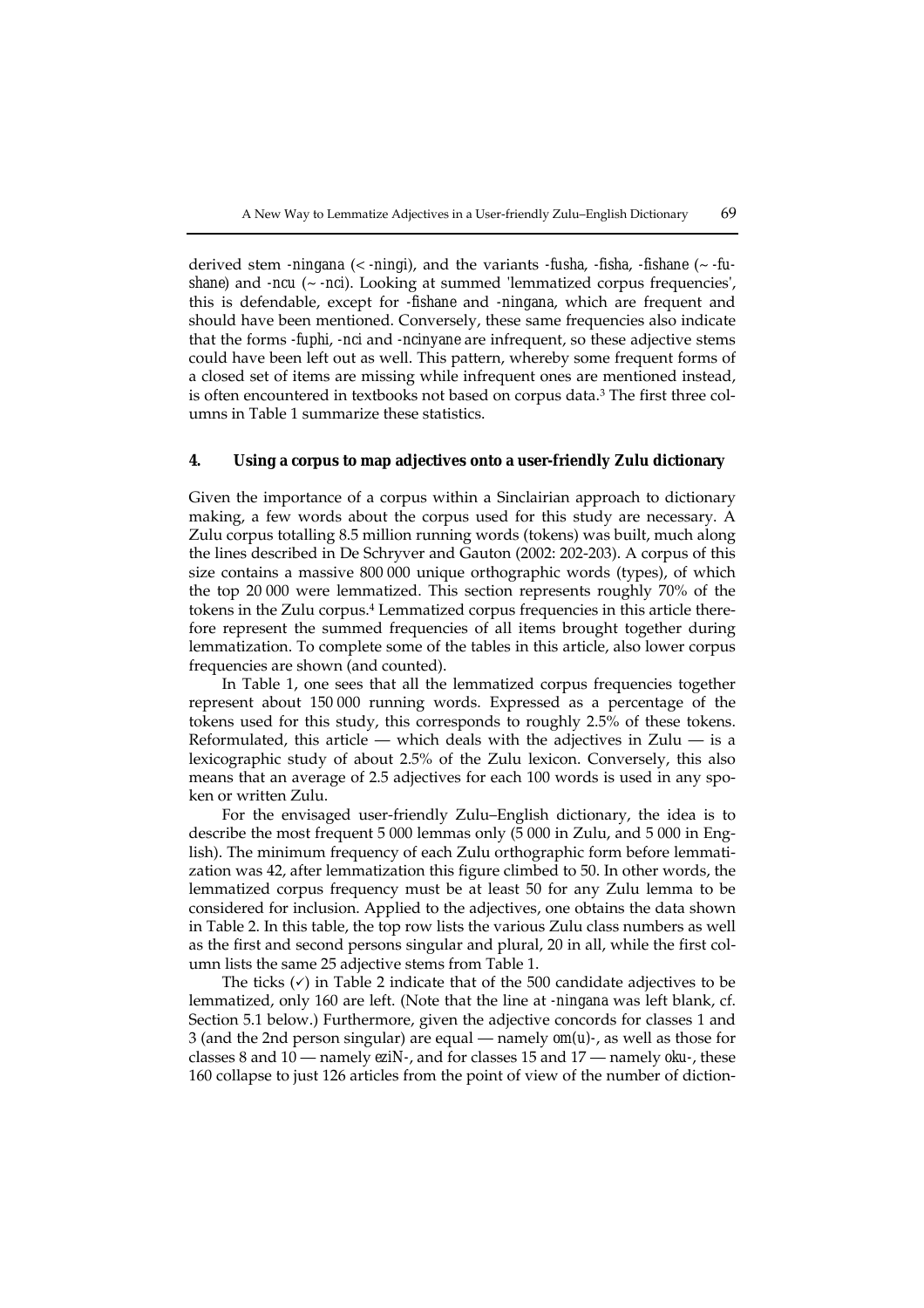ary articles. Within a corpus-driven framework, therefore, the explosion of truly important adjectives is not necessarily so dramatic.

| <b>Table 2:</b> Adjectival forms in a user-friendly Zulu dictionary with 5000 lemmas |
|--------------------------------------------------------------------------------------|
| (with Adj. $=$ adjective stem; Cl. $=$ noun class number and 1st and 2nd per-        |
| sons)                                                                                |

| Adj. ↓ Cl. ⇒ | 1                        | $\overline{2}$ | 3              | 4            | 5            | 6            | 7              | 8                        | 9                        | 10                       | 11             | 14           | 15           | 16             | 17           |    | 18 1sg 1pl 2sg 2pl |  |  |
|--------------|--------------------------|----------------|----------------|--------------|--------------|--------------|----------------|--------------------------|--------------------------|--------------------------|----------------|--------------|--------------|----------------|--------------|----|--------------------|--|--|
| -bi          | $\checkmark$             | $\checkmark$   | $\checkmark$   | $\checkmark$ | $\checkmark$ | $\checkmark$ | $\checkmark$   | $\checkmark$             | $\checkmark$             | $\checkmark$             | $\checkmark$   | $\checkmark$ | $\checkmark$ | $\overline{a}$ | $\checkmark$ | ÷, | ä,                 |  |  |
| -bili        | $\blacksquare$           |                |                | ✓            | ÷,           | $\checkmark$ | $\overline{a}$ | $\checkmark$             | ä,                       | ✓                        |                | L.           | ÷,           | ä,             | $\checkmark$ |    |                    |  |  |
| -dala        | ✓                        | $\checkmark$   | $\checkmark$   |              | ✓            | $\checkmark$ | $\checkmark$   | $\checkmark$             | ✓                        | ✓                        | ✓              | ✓            | ✓            |                | ✓            |    | $\checkmark$       |  |  |
| -daladala    |                          |                |                |              |              |              |                |                          |                          |                          |                |              |              |                |              |    |                    |  |  |
| -de          | $\checkmark$             |                | ✓              | ✓            | ✓            | $\checkmark$ | $\checkmark$   | $\checkmark$             | ✓                        | ✓                        | ✓              | $\checkmark$ |              |                |              |    |                    |  |  |
| -fisha       | $\overline{\phantom{a}}$ |                |                |              |              |              | Ĭ.             | $\overline{\phantom{a}}$ | $\overline{\phantom{a}}$ | $\overline{\phantom{a}}$ |                |              |              |                |              |    |                    |  |  |
| -fishane     | ✓                        |                | ✓              |              |              |              | ✓              | ✓                        | ✓                        | ✓                        |                |              |              |                |              |    |                    |  |  |
| -fuphi       |                          |                |                |              |              |              |                |                          |                          |                          |                |              |              |                |              |    |                    |  |  |
| -fusha       |                          |                |                |              |              |              |                |                          |                          |                          |                |              |              |                |              |    |                    |  |  |
| -fushane     | ✓                        |                | ✓              |              |              |              | $\checkmark$   | ✓                        | ✓                        | ✓                        |                |              |              |                |              |    |                    |  |  |
| -hlanu       | $\blacksquare$           | ✓              | $\blacksquare$ | ✓            |              | ✓            | ÷,             | ✓                        | $\blacksquare$           | $\checkmark$             | $\blacksquare$ | Ē,           | ۰            |                |              |    |                    |  |  |
| -hle         | $\checkmark$             | $\checkmark$   | ✓              | ✓            | ✓            | ✓            | $\checkmark$   | ✓                        | ✓                        | $\checkmark$             | ✓              | ✓            | ✓            | $\overline{a}$ | ✓            |    |                    |  |  |
| -khulu       | ✓                        | $\checkmark$   | ✓              | ✓            |              | ✓            | $\checkmark$   | $\checkmark$             | ✓                        | ✓                        | ✓              | ✓            | ✓            | $\blacksquare$ | ✓            |    |                    |  |  |
| -ncane       | ✓                        |                |                |              |              | ✓            | ✓              | ✓                        | ✓                        | ✓                        | ✓              |              | ✓            |                | ✓            |    |                    |  |  |
| -nci         |                          |                |                |              |              |              |                |                          |                          |                          |                |              |              |                |              |    |                    |  |  |
| -ncinyane    |                          |                |                |              |              |              |                |                          |                          |                          |                |              |              |                |              |    |                    |  |  |
| -ncu         |                          |                |                |              |              |              |                |                          |                          |                          |                |              |              |                |              |    |                    |  |  |
| -ne          | $\overline{\phantom{a}}$ | $\checkmark$   |                | ✓            |              | ✓            | ÷,             | ✓                        | $\blacksquare$           | ✓                        |                | Ē,           |              |                |              |    |                    |  |  |
| -ngaki       |                          |                |                |              |              |              |                |                          |                          |                          |                |              |              |                |              |    |                    |  |  |
| -ningana     |                          |                |                |              |              |              |                |                          |                          |                          |                |              |              |                |              |    |                    |  |  |
| -ningi       | ✓                        |                |                |              |              |              | $\checkmark$   | ✓                        | ✓                        | $\checkmark$             | $\checkmark$   |              | ✓            |                |              |    |                    |  |  |
| -ninginingi  |                          |                |                |              |              |              |                |                          |                          |                          |                |              |              |                |              |    |                    |  |  |
| -nye         | ✓                        | $\checkmark$   |                | ✓            |              | ✓            | $\checkmark$   | ✓                        | ✓                        | ✓                        | ✓              | $\checkmark$ | ✓            |                | ✓            |    |                    |  |  |
| -sha         | $\checkmark$             |                |                | ✓            |              | ✓            | $\checkmark$   | ✓                        | ✓                        | $\checkmark$             | $\checkmark$   |              |              |                | ✓            |    |                    |  |  |
| -thathu      | $\overline{\phantom{a}}$ | $\checkmark$   |                | ✓            |              | ✓            | ÷,             | ✓                        | $\overline{a}$           | ✓                        | $\blacksquare$ | ä,           |              |                |              |    |                    |  |  |

## **5. Advantages of lemmatizing word-like adjectives rather than stems**

Observe that 126 entries for adjectives out of a total of 5 000 dictionary articles, corresponds to 2.5% of the total. A word-based approach to the lemmatization of adjectives (in contrast to the traditional stem-based approach) thus also gives a far better reflection of the distribution of the lexicon: Zulu speech and text contains 2.5% adjectives; the number of articles for adjectives in a user-friendly Zulu dictionary is also 2.5%. This finding, of course, is a kind of self-fulfilling prophesy.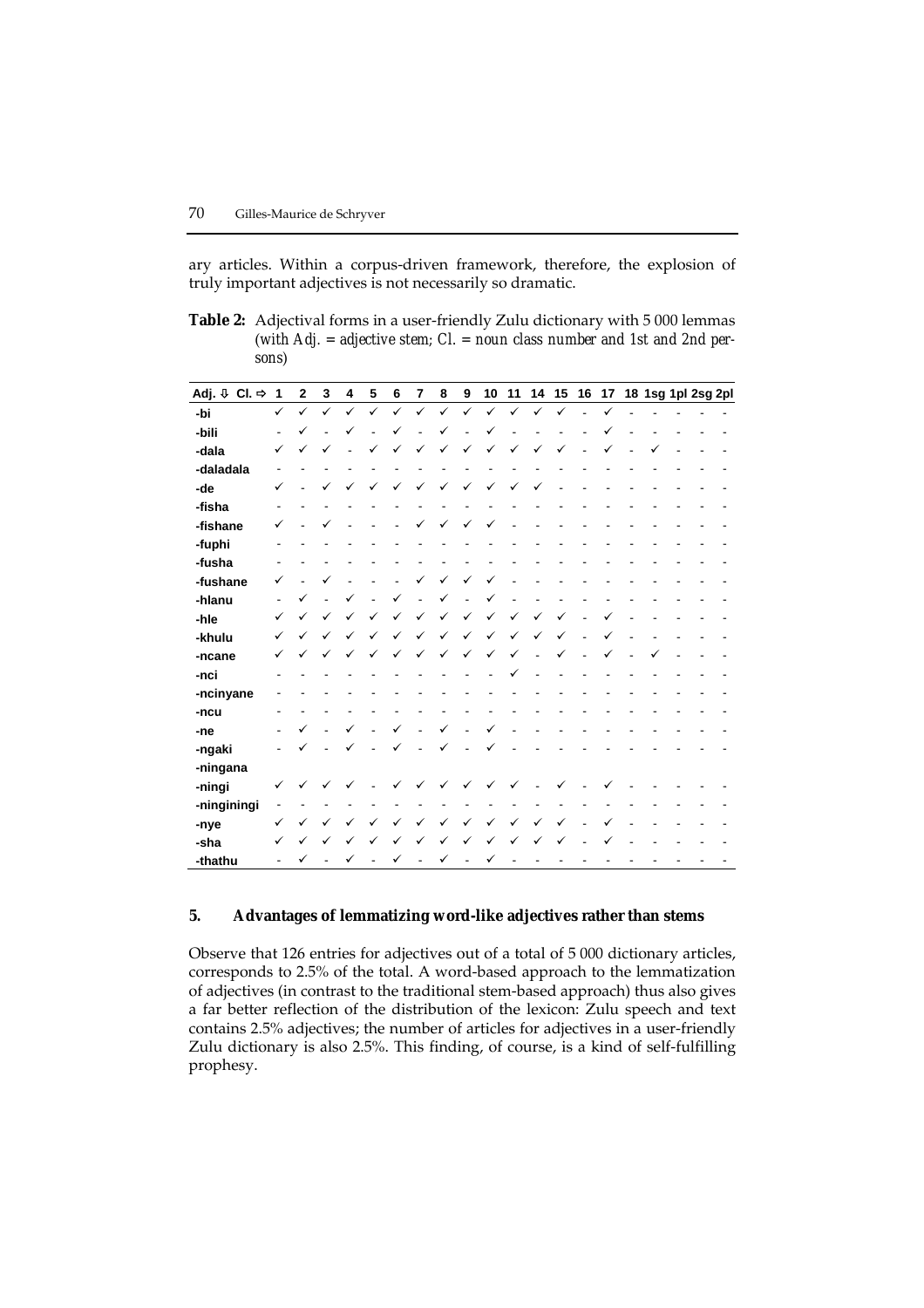There are a number of additional advantages to lemmatizing adjectives with their adjective concords; the main ones are discussed in the next four sections. Each of these sections is accompanied by detailed corpus statistics and star ratings, aimed at shedding further light on the soundness of lemmatizing word-like adjectives. In order not to overload the tables that follow, the ticks  $(\checkmark)$  from Tables 1 and 2, which indicated the presence of certain forms, are replaced with the background shading of the corresponding cells ( ).

## **5.1 On varying semantics and diminutives**

A first semantic aspect that is lost when one lists adjective stems only, with one overarching meaning (as for instance seen in Table 1), is the different meanings some singular vs. plural forms take.<sup>5</sup> This is the case for all the adjectives shown in Table 3, and is illustrated for *-nye* in (3).

|          | CI. AC        | -nye                 | -ningi                | -ninginingi                                                                                   | -ncane             | -nci         | -ncinyane              | -ncu             |
|----------|---------------|----------------------|-----------------------|-----------------------------------------------------------------------------------------------|--------------------|--------------|------------------------|------------------|
| 2sg      | $1;3;$ om(u)- | omunye<br>9 103 ***  | omningi<br>168        | omninginingi<br>0:1:0                                                                         | omncane<br>1 460** | omunci       | omncinyane<br>3:1      | omuncu<br>0.1, 0 |
| 2        | aba-          | abanye<br>12 908 *** | abaningi<br>5 267 *** | abaninginingi                                                                                 | abancane<br>735 *  | abanci<br>ი  | abancinyane            | abancu           |
| 4        | emi-          | eminye<br>2 211 ***  | eminingi<br>1 477 **  | emininginingi                                                                                 | emincane<br>79     | eminci       | emincinyane            | emincu           |
| 5        | leli -        | elinye<br>4 375 ***  | eliningi<br>46        | elininginingi                                                                                 | elincane<br>465 *  | elinci<br>ი  | elincinyane            | lelincu          |
| 6        | lama-         | amanye<br>4 358 ***  | amaningi<br>1 819 **  | amaninginingi                                                                                 | amancane<br>582 *  | lamanci      | amancinyane            | amancu           |
|          | esi-          | esinye<br>3 004 ***  | esiningi<br>426       | esininginingi                                                                                 | esincane<br>$513*$ | esinci       | esincinyane            | esincu           |
| 8.<br>10 | leziN-        | ezinye<br>8 4 18 *** | eziningi<br>4 513 *** | ezininginingi<br>10                                                                           | ezincane<br>769 *  | lezinci      | ezincinyane            | lezincu          |
| 9        | leN-          | enye<br>5 5 69 ***   | eningi<br>627 *       | eninginingi                                                                                   | encane<br>1 527 ** | lenci<br>n   | encinyane              | encu             |
| 11       | olu-          | olunye<br>$1322**$   | oluningi<br>82        | oluninginingi<br>ი                                                                            | oluncane<br>216    | olunci<br>69 | oluncinyane            | oluncu           |
| 14       | lobu-         | obunye<br>118        | obuningi<br>47        | obuninginingi                                                                                 | obuncane<br>15     | obunci       | obuncinyane            | obuncu           |
| 17       | 15; oku-      | okunye<br>5 585 ***  | okuningi<br>$2039**$  | okuninginingi<br>11.4                                                                         | okuncane<br>427    | okunci       | okuncinyane<br>1:0     | lokuncu          |
|          |               |                      |                       | 1sgengim(u)-engimunyelengimningilengimninginingilengimncanelengimuncilengimncinyanelengimuncu | R4                 |              |                        |                  |
|          | 1pl esiba-    | esibanye             |                       | esibaningi esibaninginingi esibancane esibanci                                                |                    |              | esibancinyane esibancu |                  |
|          | 2pl eniba-    | enibanye             |                       | enibaningi enibaninginingi enibancane enibanci                                                |                    |              | enibancinyane enibancu |                  |
|          | Frea.         | 56 971               | 16 515                | 29                                                                                            | 6875               | 69           | 21                     |                  |

**Table 3:** Adjectives expressing 'another/other'; 'much/many'; and 'small/few'

(3) **esinye** \*\*\* *adjective cl. 7* ► **another (one)** ♦ Isigcino umfana lowo waba yinkosi yesizwe esinye. *• Eventually that boy became the king of another nation*.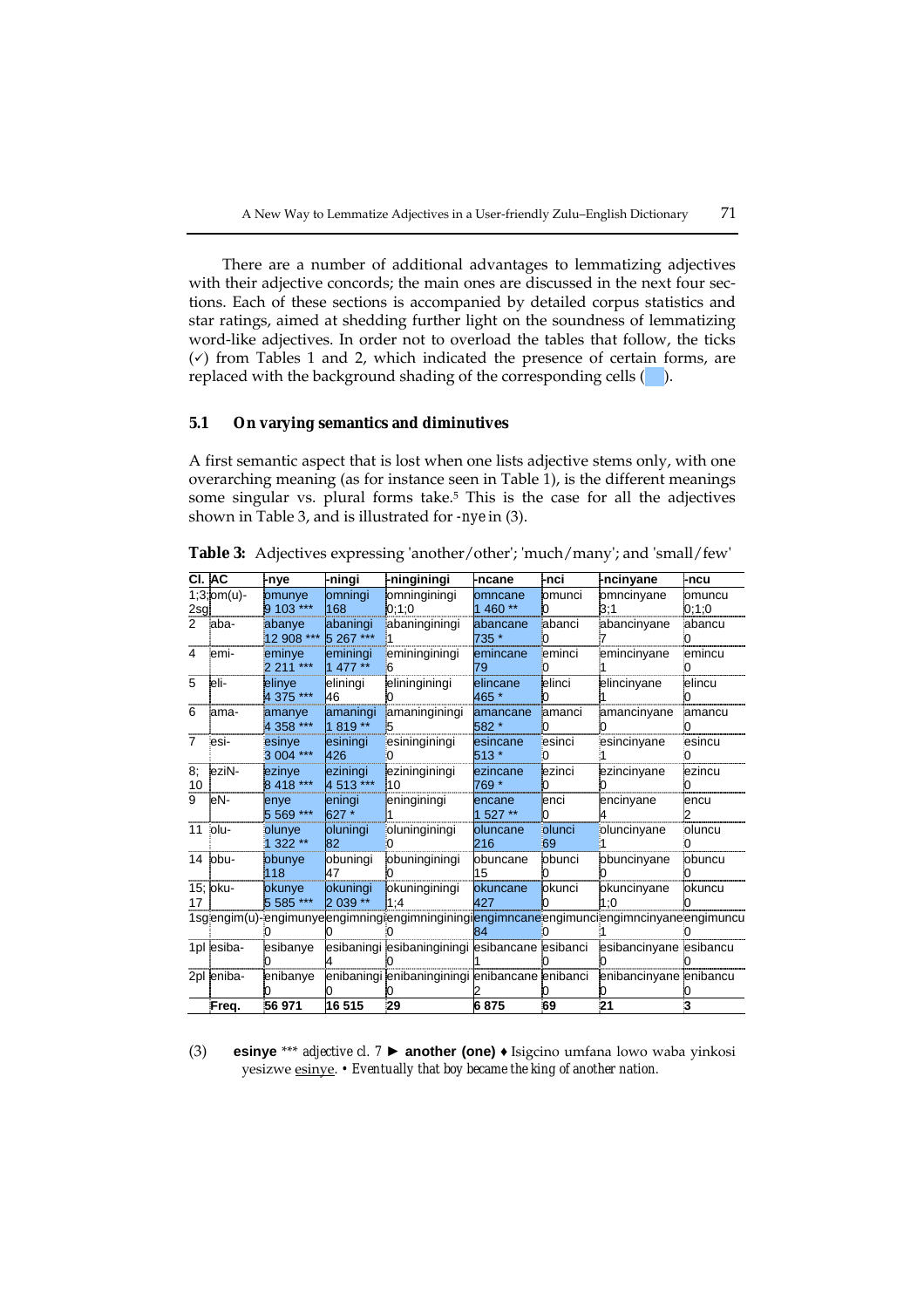**ezinye** \*\*\* *adjective cl. 8, cl. 10* ► **other(s)** ♦ Nazi ezinye izibonelo. *• Here are other examples.* ♦ Zathi ezinye izingane ushaywe nguMdingi. *• Other children said he was hit by Mdingi.*

For classes 15 (the infinitive class) and 17 (the locative class, with 16, 17 and 18 all collapsed into 17) the meaning often deviates even further, as may be seen when comparing (4) with (3).

(4) **okunye** \*\*\* *adjective* **1** *cl. 15* ► **some other**; **certain** ♦ Izangoma okunye ukudla azikudli, ziyakuzila. *• Diviners do not eat certain foods, they abstain from them.* **2** *cl. 17* ► **something else** ♦ Okunye okubalulekile yindlela umlobi abhala ngayo. *• Something else that is important is the way the writer writes.* ♦ OkukaMagwababa kwaba okunye ngoba yena akadonswanga muntu. *• In Magwababa's case it was something else, because* he *was not dragged by anyone.*

For *-ncane* one core meaning is present for all classes, but for the plural classes corpus evidence points to an additional meaning. Compare (5) with (6).6

- (5) **omncane** \*\* *adjective cl. 1, cl. 3* ► **small**; **young**; **little** ♦ Uma unezinyawo ezivuvukele uthele usawoti omncane emanzini uma ugeza. *• If you have swollen feet, pour a little salt in the water when you take a bath.* ♦ Indoda yayinomkhaba omncane. *• The man had a small protruding stomach.*
- (6) **abancane** \* *adjective cl. 2* **1** ► **small**; **young**; **little** ♦ Izidakamizwa ziyababulala abadlali abancane. *• Drugs are destroying the young players.* ♦ Uma ungumqeqeshi wabadlali abasebancane kufanele ube nesineke. *• If you are a coach of players who are still young, you should be patient.* **2** ► **a few**; **a small number** ♦ Siyazi ukuthi unabalandeli abancane. *• We know that she has a few followers.*

Whereas 'another' alternates with 'other' for *-nye*, 'much' alternatives with 'many' for *-ningi*. Recall that Dent and Nyembezi had also listed *-ningana* as an adjective. Actually, this is the diminutive of *-ningi*, and is only frequent enough for classes 8 and 10. Given it is a derivative, it may handily be treated under the form from which it is derived, as shown in (7).

(7) **eziningi** \*\*\* *adjective cl. 8, cl. 10* ► **many**; **a lot of** ♦ Wayevamise ukudla yedwa ezikhathini eziningi. *• He used to eat alone many times.* ♦ Izindlu eziningi azakhekanga kahle emalokishini. *• A lot of houses are not built properly in the townships.*  ◊ **eziningana** ► **a small number**; **quite a few** ♦ Sekuyizikhathi eziningana wena uhlala lapha ekhishini ulinde uZokwenzani. *• It is now quite a few times that you have been sitting here in the kitchen waiting for Zokwenzani.* • Ngenkathi befika egalaji kwakukhona izimoto eziningana. *• When they arrived at the garage there were a small number of cars.*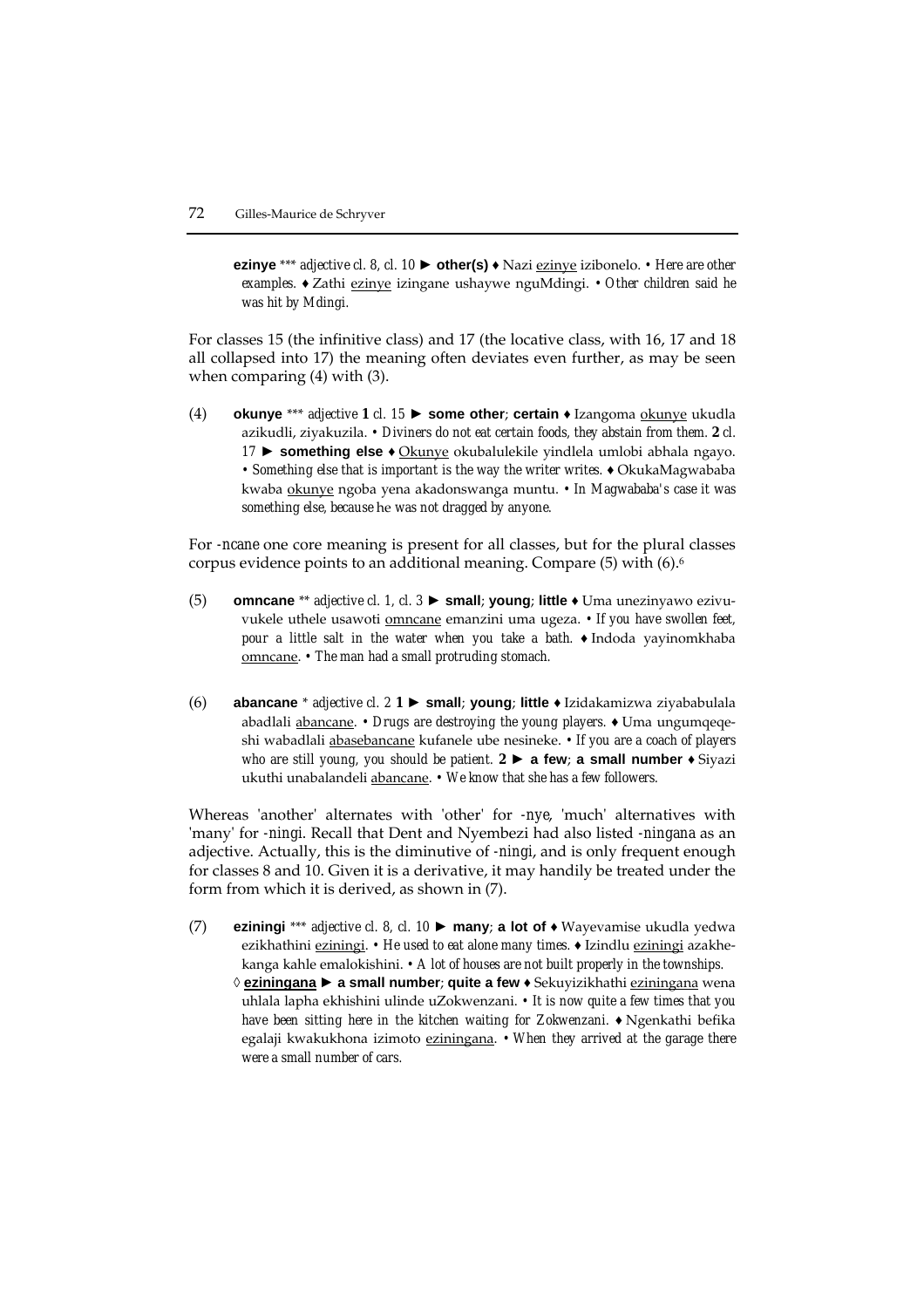The frequencies — whether summed or individually — for the adjective stems *-ninginingi*, *-nci*, *-ncinyane* (the diminutive of *-nci*) and *-ncu* clearly indicate that these adjectives should not be entered in a user-friendly dictionary, where one attempts to cover what users are most likely to need. There is one exception, however. Although the frequency of *olunci* is just 3, there are 66 occurrences of this adjective with the associative formative *na-* 'with' prefixed to it. (8), therefore, is a possible treatment.

(8) **olunci** *adjective cl. 11* 

**▪ (lutho) nolunci** ► **small thing** *(always used in negative sentences)* ♦ Akukho lutho nolunci olukhona phakathi kwethu. *• There is not even the smallest thing between us.* ♦ Nya! kungasali nolunci phansi. *• Nothing! Not even the smallest thing must remain on the floor.*  $\triangle$  Akukho nolunci olwaluyosindisa uCetshwayo. *• There is absolutely nothing that would have saved Cetshwayo.* 

The dictionary article shown in (8) is interesting in various ways. Firstly, note that *olunci* has not been given a meaning — this is in line with its extremely low frequency, combined with the fact that the combination that follows *is* given a meaning. Secondly, every single example in the corpus indicates that the form *nolunci* collocates with *lutho* (< *utho* 'something; anything'), which is either physically present in the sentence or, more often, implied — hence the brackets around *lutho*. Thirdly, *(lutho) nolunci* 'something small' is *only* used in environments with a negative 'semantic prosody' — see Sinclair (1998: 16-22) for the full meaning of this term, and De Schryver (2008: 284-285) for a Bantu-language example. Fourthly, this negative semantic prosody is actually carried over from the noun *utho*, as there is nothing inherently negative about the adjective stem *-nci*. Extra contextual guidance is thus required — achieved by means of the text '*always used in negative sentences*' that follows the translation equivalent. Ample example sentences further illustrate the various ways in which the negativity is brought about — here amongst others by means of a negative copulative (*akukho* 'there is/are no(t)'), a negative verb (*kungasali* 'must not remain') and even a negative ideophone (*nya* 'of nothingness, disappearance, ending, silence').

Clearly, in a stem-based dictionary, where just *-nci* is lemmatized, it is sheer impossible one could have reached this level of customized accuracy. In comparison, (9) reproduces the full entry for *-nci* in the all-encompassing Doke and Vilakazi (1953).

(9) **-ncí,** adj. [cf. Ur-B. *-nî*. > kancí; u∫uncí; ncipha; -ncincincí; -ncinyane.] Tiny, minute, very small. [cf. *-ncane*, *-ncú*.]

Lemmatizing word-like adjectives, then, allows for far more precise meanings to be conveyed, adapted to the particular class of the adjective. Also, derived adjectives such as diminutives can be described exactly there where they occur.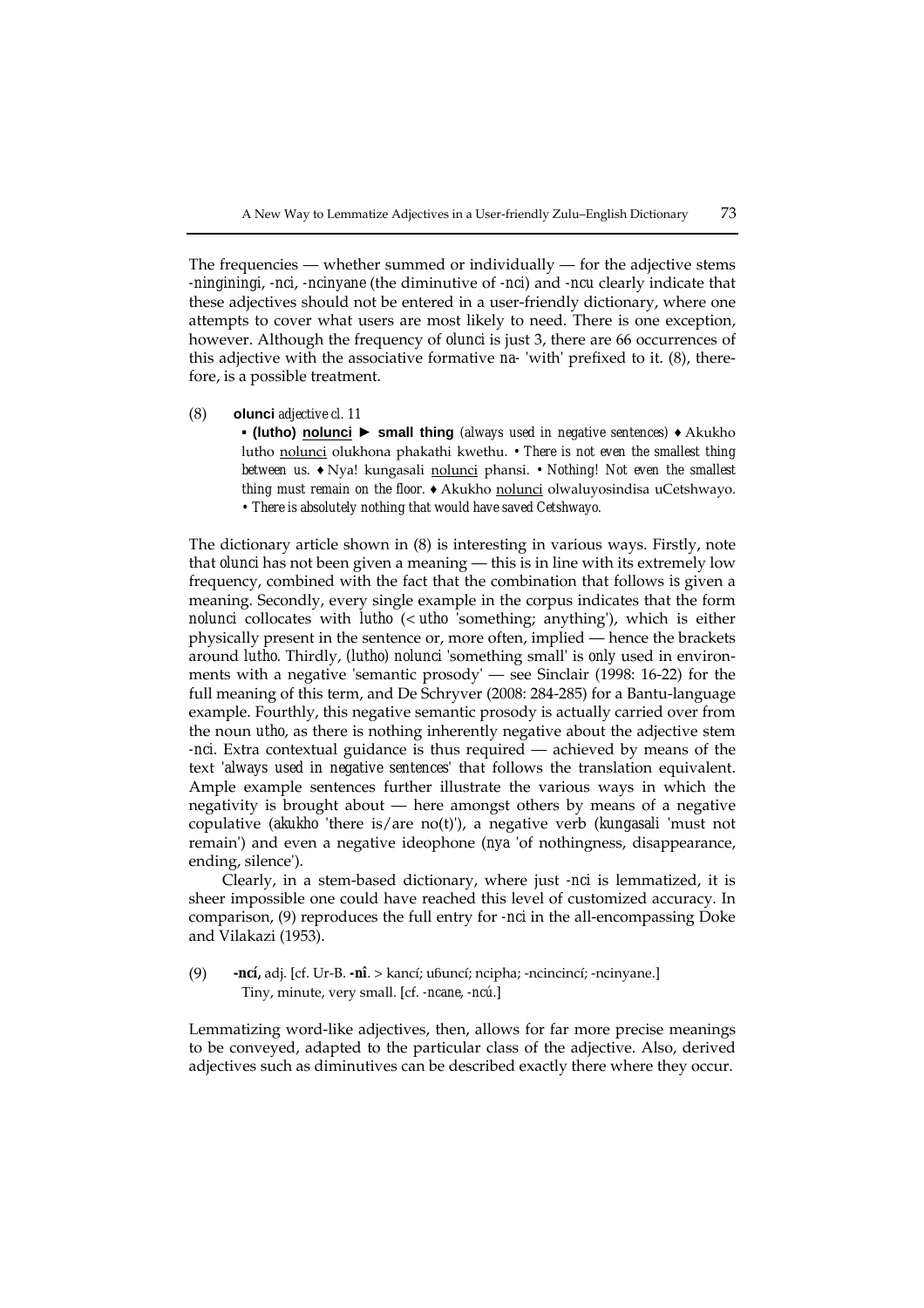# **5.2 On morphophonological rules and augmentatives**

| CI. AC    |                      | -khulu                | -hle                | -bi               | -sha               | -dala               | -daladala           |
|-----------|----------------------|-----------------------|---------------------|-------------------|--------------------|---------------------|---------------------|
| 2sg       | $1,3$ ; om(u)-       | omkhulu<br>3818 ***   | omuhle<br>1 751 **  | omubi<br>604 *    | omusha<br>1 380 ** | omdala<br>1 423 **  | omdaladala<br>0.4:0 |
| 2         | laba-                | abakhulu<br>444 *     | abahle<br>264       | ababi<br>144      | abasha<br>$817**$  | abadala<br>1 397 ** | abadaladala<br>'n   |
| 4         | lemi-                | emikhulu<br>316       | emihle<br>410       | lemibi<br>250     | emisha<br>165      | lemidala<br>48      | emidaladala         |
| 5         | eli-                 | elikhulu<br>2 198 *** | elihle<br>1 382 **  | elibi<br>403      | elisha<br>576 *    | elidala<br>249      | elidaladala<br>B    |
| 6         | lama-                | amakhulu<br>875 **    | amahle<br>480 *     | amabi<br>166      | amasha<br>$571*$   | amadala<br>243      | amadaladala<br>Ю    |
| 7         | lesi-                | lesikhulu<br>1 658 ** | esihle<br>1 206 **  | esibi<br>447 *    | esisha<br>281      | lesidala<br>149     | esidaladala         |
| 8;<br>10  | eziN-                | ezinkulu<br>$1162**$  | ezinhle<br>1 096 ** | ezimbi<br>469 *   | ezintsha<br>563*   | ezindala<br>257     | ezindaladala<br>Ю   |
| 9         | leN-                 | enkulu<br>4 213 ***   | enhle<br>$2081**$   | embi<br>740 *     | entsha<br>1 086 ** | endala<br>$702*$    | endaladala          |
| 11        | lolu-                | olukhulu<br>1 225 **  | oluhle<br>184       | olubi<br>372      | olusha<br>350      | oludala<br>180      | oludaladala<br>n    |
| 14        | obu-                 | obukhulu<br>277       | obuhle<br>240       | obubi<br>106      | lobusha<br>93      | obudala<br>66       | iobudaladala        |
| 15;<br>17 | oku-                 | okukhulu<br>2 0 26 ** | okuhle<br>$1438**$  | okubi<br>1 487 ** | lokusha<br>250     | okudala<br>63       | okudaladala<br>Ю    |
|           | $1$ sg engim $(u)$ - | engimkhulu            | engimuhle           | engimubi          | engimusha          | engimdala<br>149    | engimdaladala       |
| 1pl       | lesiba-              | esibakhulu            | esibahle            | esibabi           | esibasha           | lesibadala<br>8     | esibadaladala<br>i0 |
| 2pl       | eniba-               | enibakhulu            | enibahle            | enibabi           | enibasha           | enibadala<br>3      | enibadaladala<br>0  |
|           | Freq.                | 18 216                | 10 534              | 5 1 9 2           | 6 132              | 4937                | 9                   |

**Table 4:** Adjectives expressing 'big'; 'good' vs. 'bad'; and 'new' vs. 'old'

The data in Table 4 was presented first to see whether or not readers would notice that the form of the stem *-khulu* 'big; large; great' for classes 8 to 10 has changed. Indeed, one of the morphophonological rules in Zulu forbids the succession of  $\mathbf{n} + \mathbf{kh}$ , with the result that the **h** is dropped. Likewise,  $\mathbf{n} + \mathbf{sh}$  is not allowed, so a **t** is inserted between the *N* of the adjective concord and the initial consonant of the adjective stem. This affects *-sha* 'new; young' for classes 8 to 10. Rather than expecting that dictionary users remember such rules, lemmatizing word-like adjectives immediately gives them the correct forms, as seen in (10) and (11).

(10) **enkulu** \*\*\* *adjective cl. 9* ► **big**; **large**; **great** ♦ Ubaba wenze ibhena enkulu yesikole. *• Father made a big banner for the school.* 

◊ **enkulukazi** ► **very big**; **very large**; **very great**; **huge** ♦ Babulale inyoka enkulukazi, ngiyabona yinhlwathi. *• They killed a very large snake; I think it is a python.*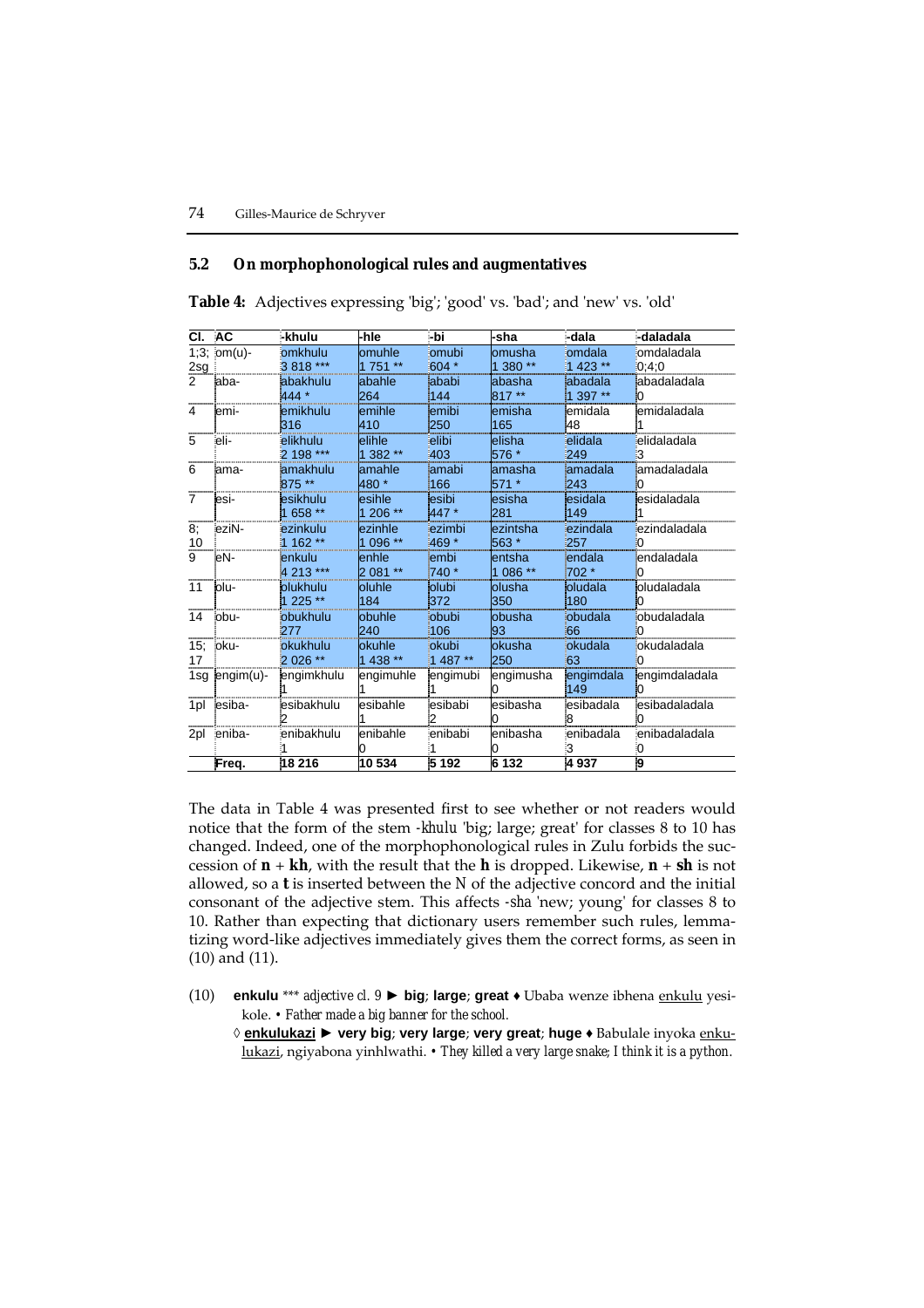(11) **ezintsha** \* *adjective cl. 8, cl. 10* ► **new**; **young** ♦ Kuzokwakhiwa izibhedlela ezimbili ezintsha eSoweto. *• Two new hospitals will be built in Soweto.* ♦ Batsheleke izimali emabhange ukuze bathenge lezi zimoto ezintsha. *• They borrowed money from the banks in order to buy these new cars.*

Other 'orthographic rules' which were implicit so far concern *N* for classes 8 to 10 — *m* before **b** or **f**, *n* elsewhere; and the form of the adjective concord for classes 1 and 3 (and the 2nd person singular) — *omu-* vs. *om-*, as well as the form for the 1st person singular — *engimu-* vs. *engim-*. The first prefix in each series is used for monosyllabic stems, the second for polysyllabic stems. See for instance (12) and (13), respectively (14) and (15), applied to the adjective stems *-hle* 'good; beautiful; nice' and *-bi* 'bad; ugly; evil' vs. *-dala* 'old'.

- (12) **omuhle** \*\* *adjective cl. 1, cl. 3* ► **good**; **beautiful**; **nice** ♦ Ngitshele konke mama wami omuhle. *• Tell me everything my good mother.* ♦ UKhanyi unomzimba omuhle. *• Khanyi has a beautiful body.*
- (13) **omubi** \* *adjective cl. 1, cl. 3* ► **bad**; **ugly**; **evil** ♦ Nguye umuntu omubi kubalandeli baleli qembu. *• He is the bad person among the followers of this group.* ♦ Uwuthandelani umdlalo omubi kangaka? *• Why do you like such an ugly game?*
- (14) **omdala** \*\* *adjective cl. 1, cl. 3* ► **old** ♦ Umuntu omdala akanawo amandla okuphikisana nomuntu osemusha. *• An old person doesn't have the strength to compete with a person who is still young.*  $\bullet$  Ubona lapho umgwaqo <u>omdala</u>. *• She sees an old road there.*
- (15) **engimdala** *adjective 1p sg* ► **I who am old** ♦ Wacabanga ukuthi ngimdala. *She thought that I am old.* ♦ Wayesethi: 'Bheka, sengimdala, angilwazi usuku lokufa kwami.' *• And then he said: 'Look, although I am already old, I do not know the day of my death.'*

Note that adjectives for the first and second persons singular and plural are *very rare* overall. There are just 9 in all for the 1st person singular, 18 for the 1st person plural, and 8 for the 2nd person plural.7 Finding 2nd person singular adjectives is very difficult, given that the orthographic form of these is the same as for class 1 and 3 adjectives. They probably have the same order of magnitude as the other first and second person adjectives.

As was the case for the reduplicated stem *-ninginingi* 'numerous' (< *-ningi* 'much/many'), also the frequency of the reduplicated stem *-daladala* 'ancient' (< *-dala* 'old') is too low for it to be included in a dictionary covering the most frequent words only.

Further note that (10) above also listed *enkulukazi* 'very big; very large; very great; huge' as a derivation. Indeed, with adjectives the suffix *-kazi* is used for augmentative purposes. Augmentative adjectives being rather rare (cf. Gau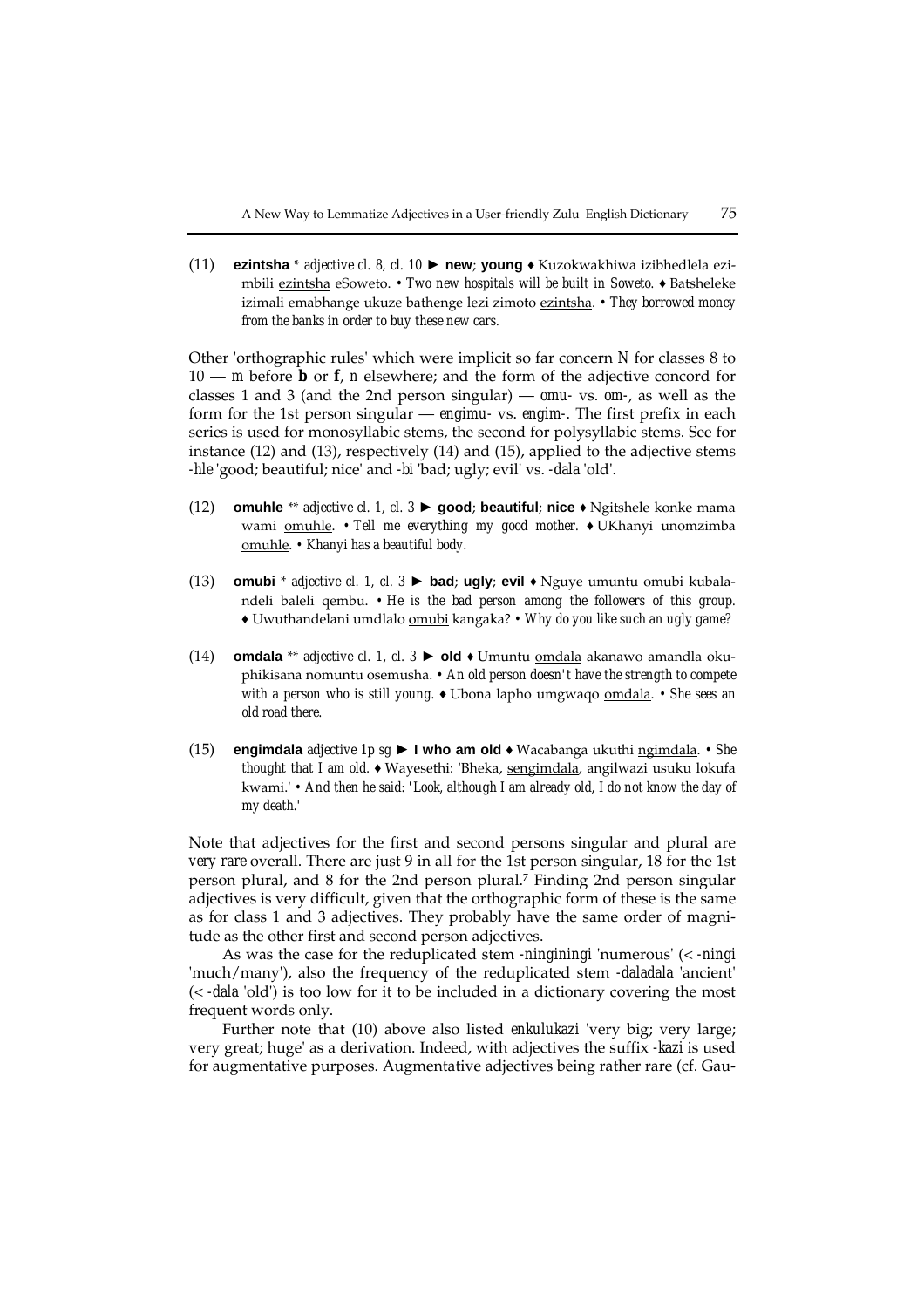ton, De Schryver and Mohlala 2004: 374), they can again best be included directly under those adjectives with which they actually occur.<sup>8</sup>

## **5.3 On class restrictions**

The next group of adjectives is peculiar because they only occur with certain classes, namely the plural classes 2, 4, 6, 8 and 10, as seen in Table 5.9

| CI.           | <b>AC</b>    | -ngaki          | -bili                           | -thathu               | -ne                | -hlanu            |
|---------------|--------------|-----------------|---------------------------------|-----------------------|--------------------|-------------------|
| 1;3;2sg       | $om(u)$ -    |                 |                                 |                       |                    |                   |
| $\mathcal{P}$ | aba-         | abangaki<br>199 | ababili<br>1 973 **             | abathathu<br>$727*$   | abane<br>382       | abahlanu<br>256   |
| 4             | emi-         | emingaki<br>124 | emibili<br>1 705 **             | emithathu<br>993 **   | emine<br>$542*$    | emihlanu<br>677 * |
| 5             | eli-         |                 |                                 |                       |                    |                   |
| 6             | ama-         | amangaki<br>112 | amabili<br>4 276 ***            | amathathu<br>1 856 ** | amane<br>1 0 34 ** | amahlanu<br>575 * |
|               | esi-         |                 |                                 |                       |                    |                   |
| 8:10          | eziN-        | ezingaki<br>252 | ezimbili/mbili<br>3 380 ***/120 | ezintathu<br>1 725 ** | ezine<br>851 **    | ezinhlanu<br>407  |
| 9             | eN-          |                 |                                 |                       |                    |                   |
| 11            | olu-         | olungaki        | olubili<br>0                    | oluthathu             | olune<br>0         | oluhlanu<br>0     |
| 14            | obu-         | obungaki        | obubili                         | obuthathu             | obune              | obuhlanu          |
| 15:17         | oku-         | okungaki<br>1,1 | okubili<br>0;86                 | okuthathu<br>1:27     | okune<br>2:7       | okuhlanu<br>0;6   |
| 1sg           | $engim(u)$ - |                 |                                 |                       |                    |                   |
| 1pl           | esiba-       |                 |                                 |                       |                    |                   |
| 2pl           | eniba-       |                 |                                 |                       |                    |                   |
|               | Freq.        | 690             | 11 667                          | 5 3 3 8               | 2818               | 1921              |

**Table 5:** Adjectives expressing 'how many?', 'two', 'three', 'four', and 'five'

Clearly, one cannot 'count' singular things, so the distribution seen in Table 5 is not so surprising. This said, when assigning a meaning to adjective stems in isolation, without truly considering all and only those *possible* forms that belong to the paradigm, it is rather easy to err in this regard. Taljaard and Bosch (1993: 99), for instance, assign the meaning 'how much/many?' to *-ngaki*. This is incorrect, as 'how \*much?' would only be used for singular adjectives, of which there are none for this adjective stem! Compare with the adjective stem *-ningi* 'much/many' in Section 5.1 which, conversely, does have both singular and plural forms. (16) shows a possible treatment for one of the forms of *-ngaki* 'how many?'

- (16) **emingaki** *adjective cl. 4* ► **how many?** ♦ Linemibala emingaki ifulegi laseNingizimu Afrika? *• How many colours does the South African flag have?* 
	- **▪ iminyaka emingaki** ► **how old?** ♦ Waqala uneminyaka emingaki ukucula? *• How old were you when you started singing?*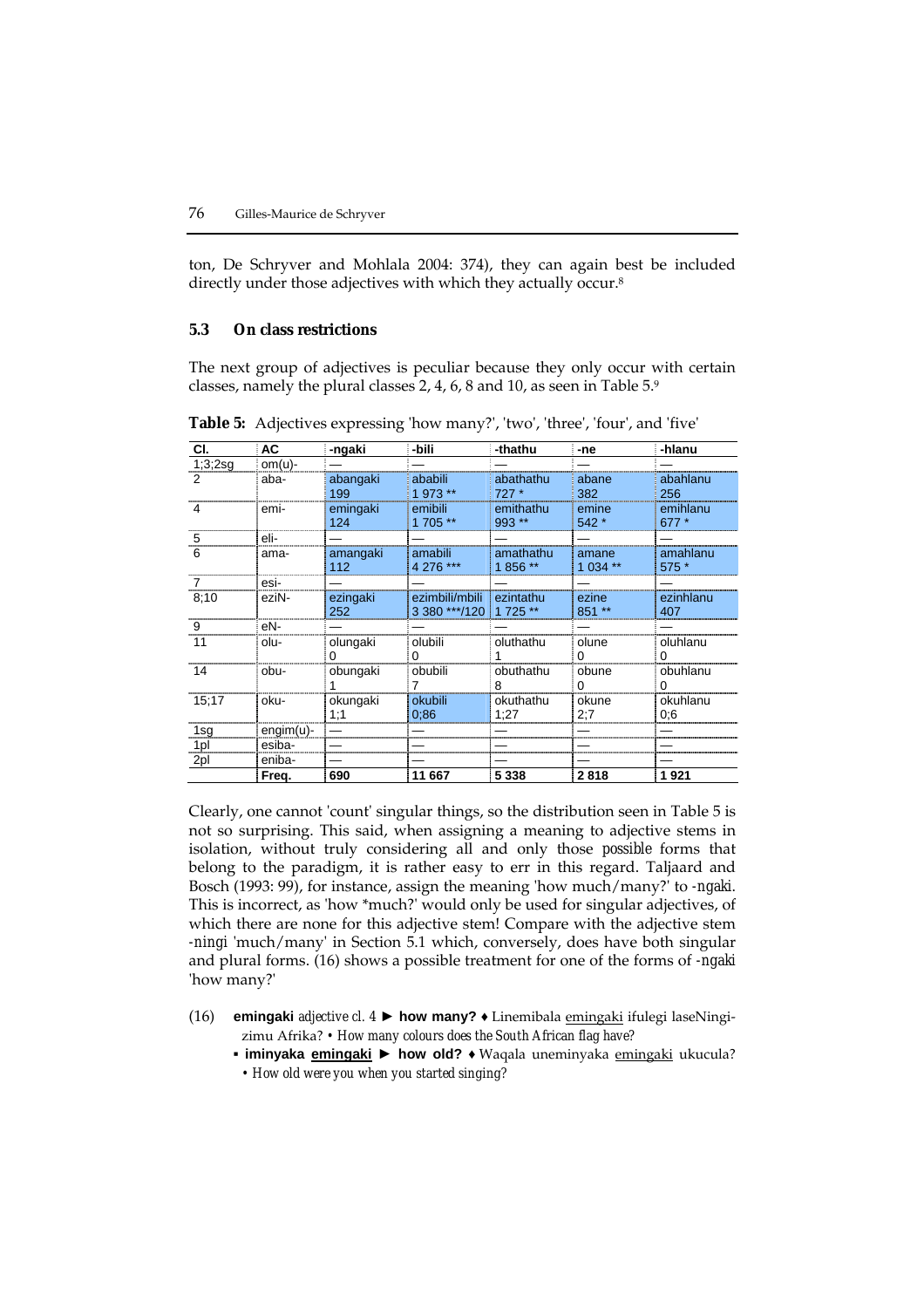In (16) one can also see how frequent combinations may be included in a userfriendly dictionary — again directly under the relevant lemma (here: 'how old?' < 'how many years?', with 'years' a plural noun in class 4).

The other forms in Table 5 are used for counting: *-bili* 'two', *-thathu* 'three', *-ne* 'four' and *-hlanu* 'five'. An extra morphophonological rule applies here: in the combination **n** + **th**, the **h** needs to dropped. This affects *-thathu* in classes 8 and 10. Interestingly, going from 2 to 5, the overall frequency decreases. People seem to talk more often about a few things rather than about many things. (17) is a straightforward example.

(17) **ezimbili** \*\*\* *adjective cl. 8, cl. 10* ► **two** ♦ Kwakuxabana ziphi lezi zizwe ezimbili kule mpi? *• Which of these two countries were at loggerheads in this war?* ♦ Izimbuzi ezimbili ngezami. *• The two goats are mine.*   **mbili** *adjective cl. 8, cl. 10* Short form of **ezimbili**

Corpus evidence indicates that *mbili* (frequency = 120), a short form of *ezimbili*, is frequent enough to be lemmatized. A straightforward cross-reference to the full form suffices here, see (17). Needless to say, a form such as *mbili* is not lemmatized nor covered in traditional Zulu dictionaries.

Only one adjectival form 'breaks' the symmetrical pattern seen in Table 5, namely *okubili*, for class 17, see (18).

(18) **okubili** *adjective cl. 17* ► **two things** ♦ Benzani laba bafana? Shono okubili. • What are these boys doing? Name two things. • Nokho kubili athanda ukukugqamisa lapha. *• Nevertheless, there are two things that he wants to highlight here.*

Two reasons may be offered for the relatively high frequency of *okubili*, the first being that people tend to count up to two rather than higher, the second being that this effect is doubled as a result of the copulative use (cf. Section 6 below).10

## **5.4 On cross-references**

The adjectives *-fushane*, *-fishane*, *-fusha*, *-fisha* and *-fuphi* may all be used to refer to 'short' people or things. The last three, however, are clearly not frequent enough to be included in even the larger Zulu dictionaries. The first two are synonyms of one another, and overall summed frequencies indicate that *-fishane* should be considered a variant of *-fushane*. 11 All this information, then, leads to a treatment like (19).

## (19) **esifishane** *adjective cl. 7* = **esifushane**

 **esifushane** *adjective cl. 7* ► **short**; **brief** ♦ Isitimela sithatha isikhathi esifushane uma sisuka eDanawozi bese sifika eGlencoe. *• The train takes a short time going from Dannhauser to Glencoe.*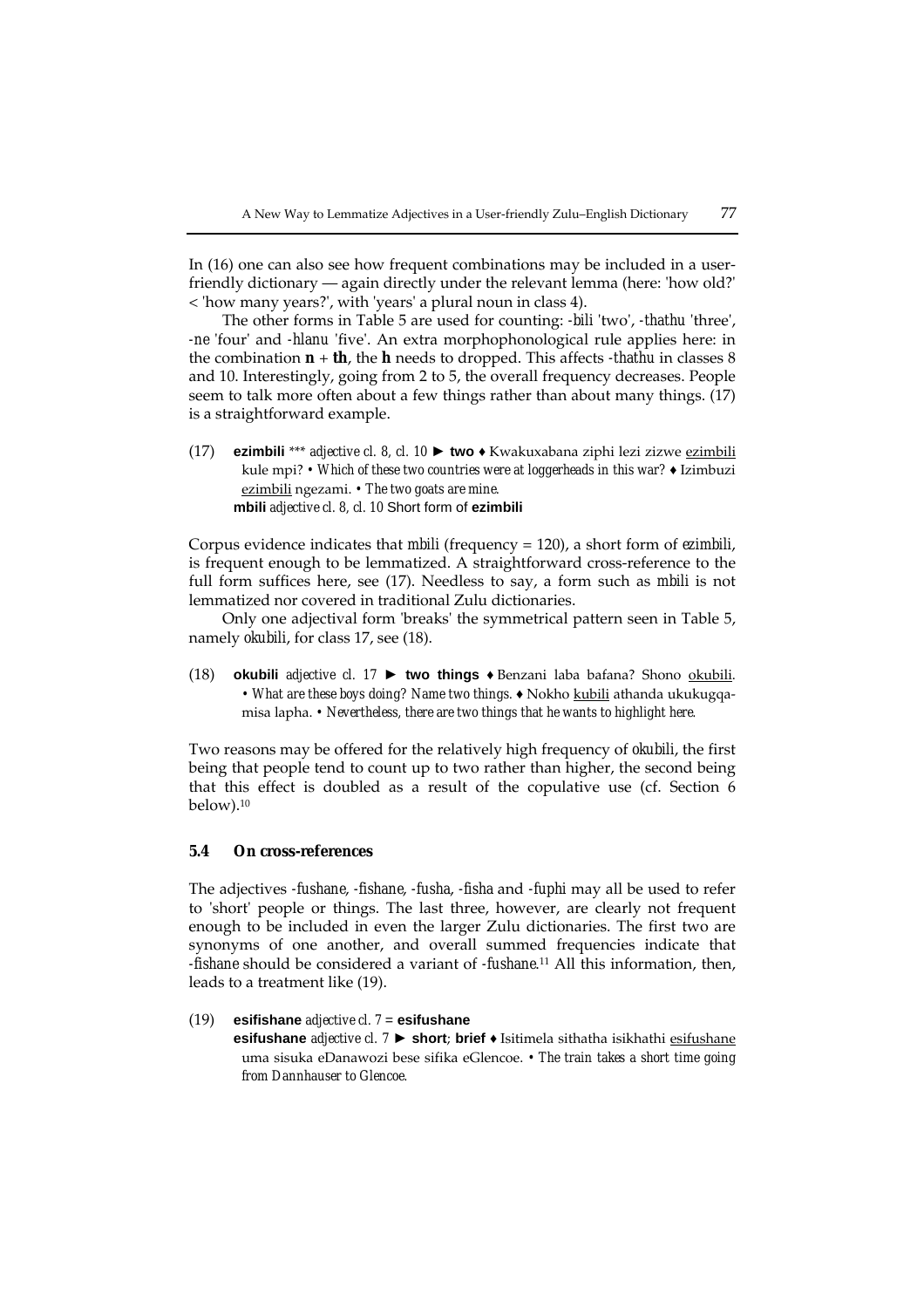So far, the following 'opposite adjective pairs' were discussed: *-khulu* 'big' and *-ningi* 'much/many' vs. *-ncane* 'small/few'; *-hle* 'good' vs. *-bi* 'bad'; and *-sha* 'new' vs. *-dala* 'old'. As the last in this series, *-de* 'long' may be contrasted with *-fushane* 'short'. See Table 6 for the full picture, and (20) for one example.

| CI.            | <b>AC</b>    | -de                | -fushane           | -fishane          | -fusha                 | -fisha               | -fuphi                 |
|----------------|--------------|--------------------|--------------------|-------------------|------------------------|----------------------|------------------------|
| 1;3;2sg        | $om(u)$ -    | omude<br>304       | omfushane<br>60    | omfishane<br>65   | omfusha<br>0           | omfisha<br>1:1:0     | omfuphi<br>1:2:0       |
| 2              | aba-         | abade<br>39        | abafushane<br>6    | abafishane<br>3   | abafusha<br>0          | abafisha<br>0        | abafuphi               |
| 4              | emi-         | emide<br>111       | emifushane<br>30   | emifishane<br>37  | emifusha<br>$\Omega$   | emifisha<br>0        | emifuphi<br>0          |
| 5              | eli-         | elide<br>362       | elifushane<br>20   | elifishane<br>12  | elifusha<br>$\Omega$   | elifisha<br>0        | elifuphi<br>5          |
| 6              | ama-         | amade<br>210       | amafushane<br>19   | amafishane<br>29  | amafusha<br>$\Omega$   | amafisha<br>0        | amafuphi<br>3          |
| $\overline{7}$ | esi-         | eside<br>2 571 *** | esifushane<br>98   | esifishane<br>56  | esifusha               | esifisha<br>U        | esifuphi<br>U          |
| 8;10           | eziN-        | ezinde<br>237      | ezimfushane<br>102 | ezimfishane<br>63 | ezimfusha<br>$\Omega$  | ezimfisha<br>0       | ezimfuphi<br>0:1       |
| 9              | eN-          | ende<br>637 *      | emfushane<br>189   | emfishane<br>160  | emfusha<br>0           | emfisha              | emfuphi<br>3           |
| 11             | olu-         | olude<br>241       | olufushane<br>7    | olufishane<br>9   | olufusha<br>$\Omega$   | olufisha<br>$\Omega$ | olufuphi<br>1          |
| 14             | obu-         | obude<br>54        | obufushane         | obufishane        | obufusha<br>0          | obufisha<br>0        | obufuphi               |
| 15;17          | oku-         | okude<br>34        | okufushane<br>1:0  | okufishane<br>1:3 | okufusha<br>0          | okufisha<br>1:0      | okufuphi<br>1:0        |
| 1sg            | $engim(u)$ - | engimude<br>0      | engimfushane       | engimfishane<br>0 | engimfusha<br>$\Omega$ | engimfisha<br>0      | engimfuphi<br>$\Omega$ |
| 1pl            | esiba-       | esibade<br>0       | esibafushane<br>0  | esibafishane<br>0 | esibafusha<br>$\Omega$ | esibafisha<br>0      | esibafuphi<br>0        |
| 2pl            | eniba-       | enibade            | enibafushane<br>0  | enibafishane<br>0 | enibafusha i<br>O      | enibafisha           | enibafuphi<br>0        |
|                | Freq.        | 4801               | 534                | 439               | 1                      | 4                    | 18                     |

**Table 6:** Adjectives expressing 'long' vs. 'short'

(20) **amade** *adjective cl. 6* ► **long**; **tall**; **high**; **deep** ♦ Abantu abaningi basebenza amahora amade kodwa bahola amakinati. *• Many people work long hours but earn peanuts.* 

## **6. Qualificative adjectives versus copulative adjectives**

In the picture sketched so far, although dealing with complex issues already, a few extra parameters have purposely been avoided. Firstly, in all but three of the examples from (3) to (20), the orthographic form illustrated in the example sentences is exactly the lemma sign. As a result, it may now appear as if the lemma signs are also the only members of each paradigm. Of course, this is not the case.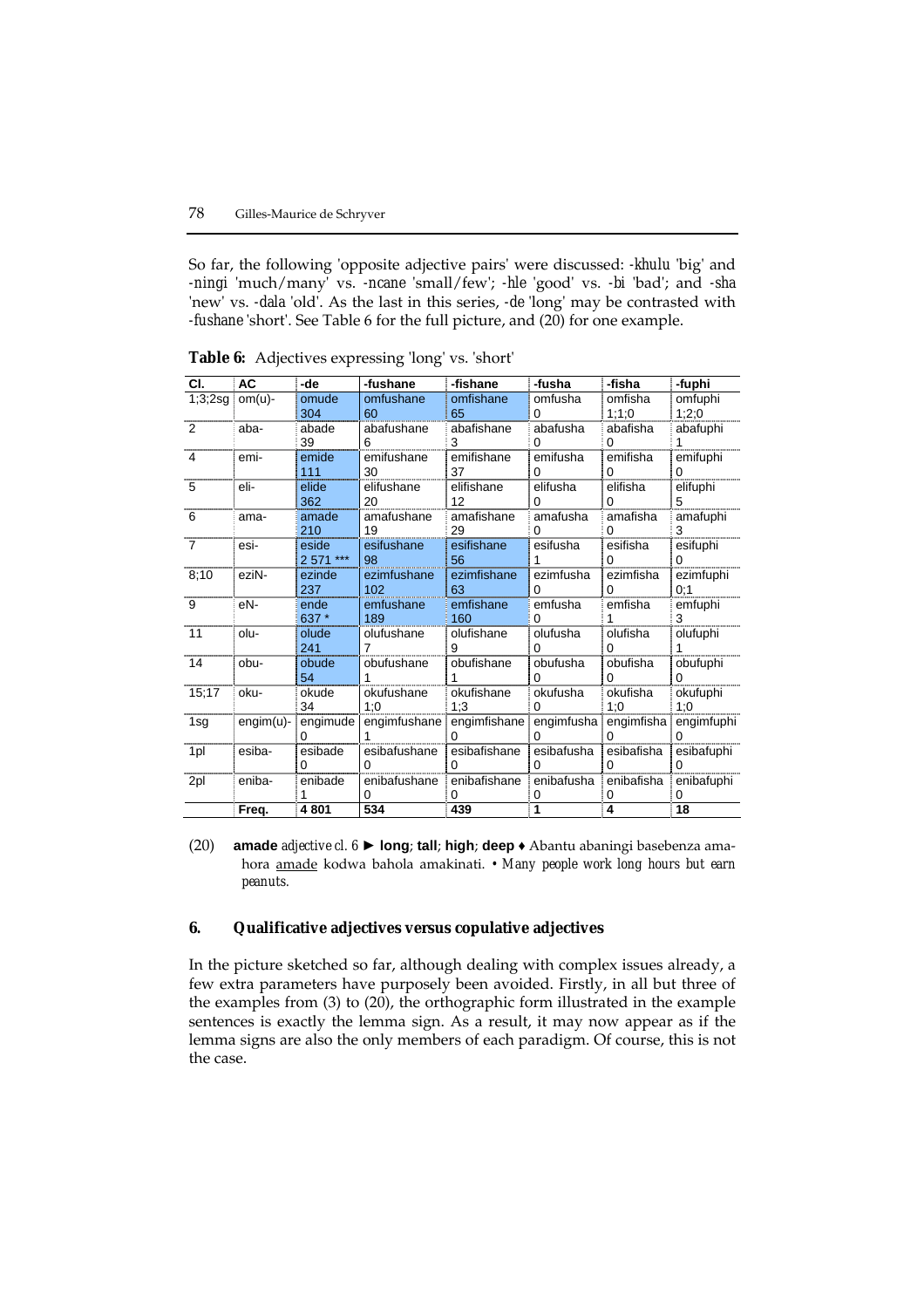During dictionary compilation, the lexicographers have at their disposal the full list of all the forms which were brought together during lemmatization, as well as the frequencies for each of these forms. For instance, for *abancane*, see (6) above, these forms are:

#### (21) abancane <483>, abasebancane <135>, nabancane <66>, besebancane <51>

As one can see, here the most frequent form of the lemma (*abancane*, with a frequency of 483) equals the lemma sign (*abancane*, with a summed lemmatized frequency of 735). This pattern is seen for 113 of the 126 adjectives. In other words, for about 90% of the adjectives, the lemma sign is also the most frequent form of the adjective. This, then, is another good and user-friendly consequence of lemmatizing adjective stems with their full adjective concords.

Rather than choosing random forms to illustrate the lemma signs, the lexicographers try to pick frequent forms from lists such as (21). If one now returns to the article shown in (6), then one notices that the second example exemplifies the second-most frequent form of the lemma, namely *abasebancane*. This form can be analyzed as follows: *aba-* (relative concord class 2, RC2) + *se-* (progressive formative) + *ba-* (adjective prefix class 2, AP2) + *-ncane* (adjective stem) 'who are still small/young/little'. Hence the example: *Uma ungumqeqeshi wabadlali abasebancane kufanele ube nesineke*. 'If you are a coach of players who are still young, you should be patient.'

The last form in (21), *besebancane*, is actually a *copulative adjective*. This is the second aspect that has been kept out of the discussion so far. Under 'adjectives', then, both the qualificative (i.e. the form with the adjective concord) and the copulative uses are brought together. In some rare cases, a copulative adjective is even more frequent than its corresponding qualificative adjective. In (22), for instance, the frequencies are: bahle <153>, abahle <111>; which explains the order of the examples.

(22) **abahle** *adjective cl. 2* ► **good**; **beautiful**; **nice** ♦ Abantu besifazane bahle ngezindlela ezingafani. *• Women are beautiful in different ways.* ♦ Khetha abangani abahle abangeke bakudukise. *• Choose good friends who will never lead you astray.*

In (18) above, the lemma was formed from: okubili <49>, kubili <37>; which should again make the treatment clear.

Also above, (15) is an extreme case. The forms brought together during lemmatization are: ngimdala <73>, sengimdala <72>, engimdala <4>. In other words, the qualificative entry was 'created' to cater for the two copulative uses. Both examples, of course, only illustrate the copulative uses (with 'se' in *sengimdala* the auxiliary verb *-se*).

To all intents and purposes both qualificative and copulative adjectives may be covered by the same translation equivalents (even though the copulative use includes the meaning 'to be' in addition). To turn a qualificative adjec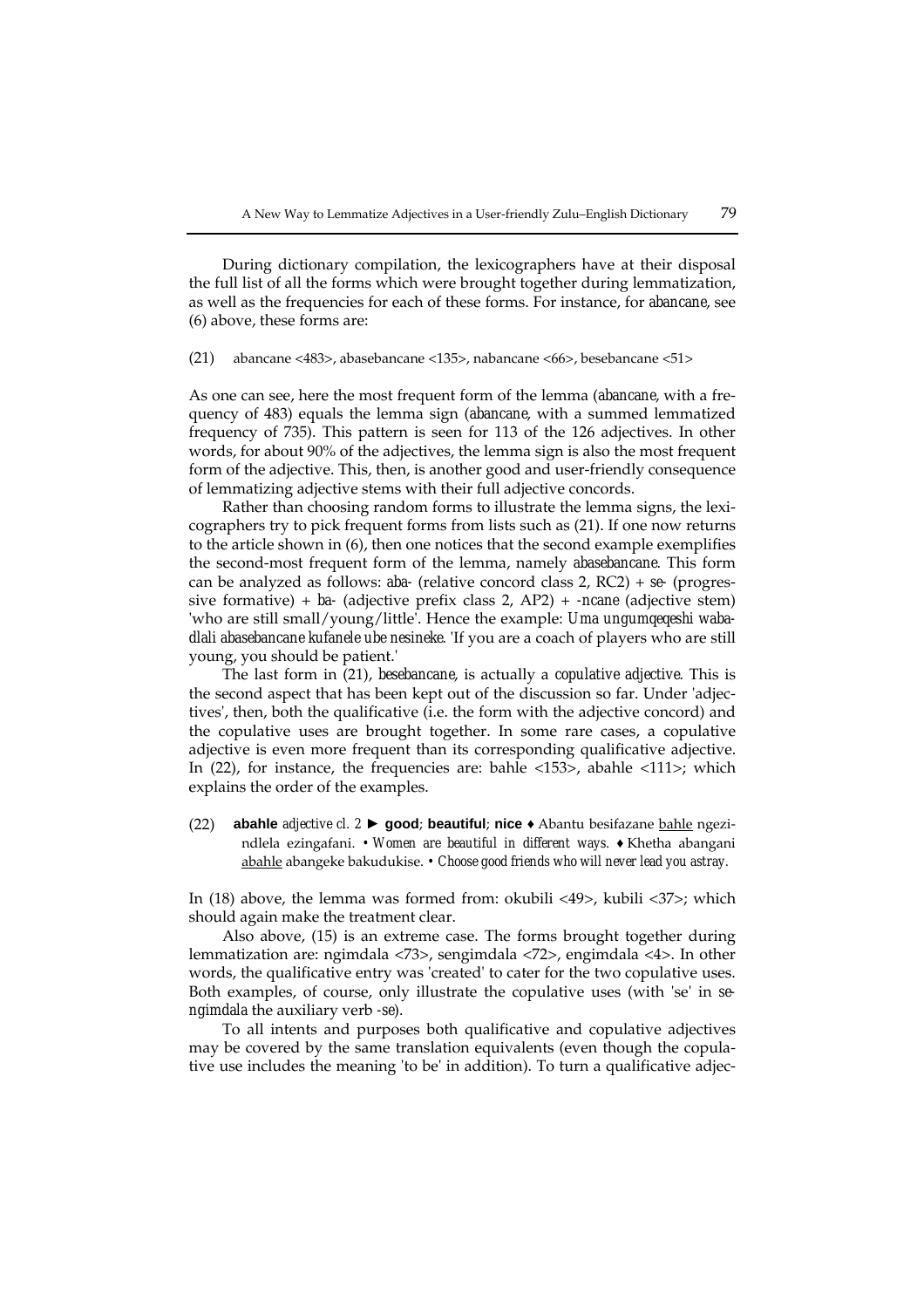tive into a copulative adjective it suffices to drop the initial vowel for all classes, except for class 9 where the initial **e** becomes an **i** (cf. Section 7). This is a feature that *can* and *must* be explained in the integrated 'corpus-based dictionary mini-grammar' (compare with De Schryver and Taljard 2007). It must be explained, because a user who encounters a copulative use of an adjective will need to be able to add the initial vowel in order to look up the lemmatized qualificative use.

## **7. The tension between linguistics and lexicography**

It is now time to depart from the gentle linguistic introduction which has characterized the discussion so far, and to look at some hardcore linguistic facts. What is really the case with the adjective in Zulu? One first needs to know that the **adjective concord** (AC) is actually composed of two formatives, the **relative concord** (RC) plus the **adjective prefix** (AP):

 $(23)$   $AC = RC + AP$ 

The RC is the *abbreviated* RC. The RC itself is formed by prefixing the relative formative **a-** to the **subject concord** (SC). As such, one for instance obtains *aba*for class 2 (<  $a$ - +  $ba$ -, abbreviated form:  $a$ -), or  $e$ - for class 9 (<  $a$ - +  $i$ -). The AP for class 2 is *ba-*, so the AC for this class becomes *aba-* (*< a- + ba-*); the AP for class 9 is *iN-*, so the AC for this class becomes  $eN - \frac{e^+ + iN}{-}$ .

With 'AStem' the **adjective stem**, the basic structure of a **qualificative adjective**, respectively **copulative adjective** is:

(24) Basic qualificative adjective =  $AC + AStem$ Basic copulative adjective =  $AP + AStem$ 

In other words, to turn a qualificative adjective into a copulative adjective, one basically drops the RC. For instance, in (22), *abahle* 'good' becomes *bahle* '(they) are good'. Likewise, the form from (10), *enkulu* 'big', becomes *inkulu* '(it) is big'.

This brief sketch summarizes most adjectival forms seen so far. These forms can however also be preceded by various other prefixes. In order to streamline the presentation, we can divide these into three groups. Firstly, qualificative adjectives may be preceded by a **possessive concord** (PC):

 $(25)$  PC + AC + AStem

Secondly, the qualificative adjectives can also be preceded by any of the following formatives: **locative** (*kwa-*/*ku-*), **associative** (*na-*), **instrumental** (*nga-*), **comparatives** (*kuna-* (*< ku- + na-*), *njenga-*), and combinations thereof (attested for the top adjectives are: *ngakwa-*/*ngaku-* (*< nga- + ku-*), *nakwa-* (*< na- + ku-*), *nanga-* (*< na- + nga-*)).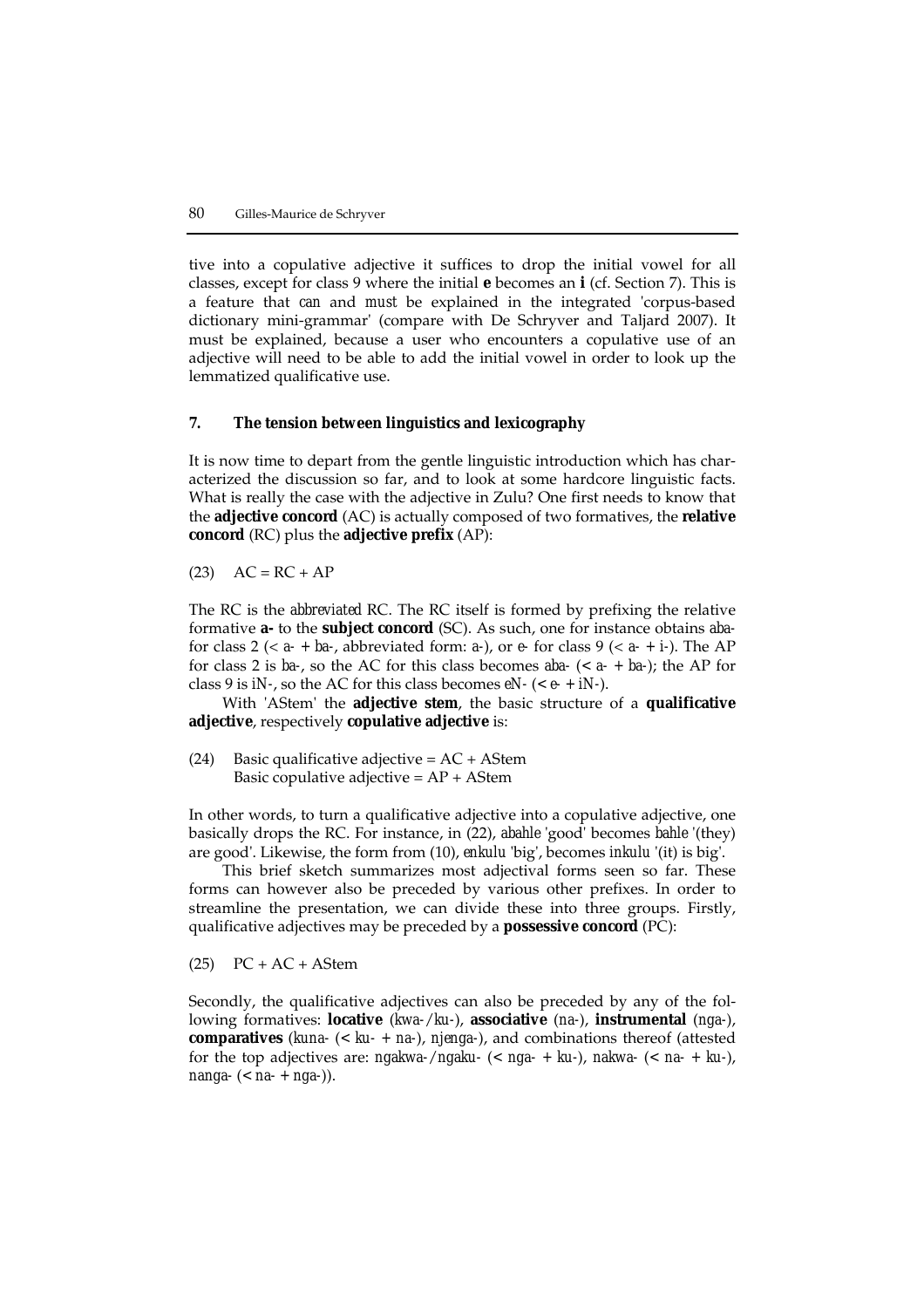For instance, all the forms seen at the bottom of (26) are also the forms seen by the lexicographers during dictionary compilation in *TshwaneLex* (for more on this software, cf. Joffe et al. 2008). An analysis is shown in (27).

(26) **abanye** \*\*\* *adjective cl. 2* ► **other(s)** ♦ Akufanele uhleke abanye abantu uma bengaphumeleli empilweni. *• You should not laugh at other people who are not succeeding in life.*

> 12908, abanye <8480>, nabanye <2243>, kwabanye <977>, ngabanye <548>, yabanye <158>, zabanye <149>, kunabanye <136>, njengabanye <111>, nakwabanye <106>

| (27) | abanye    | $= AC2 + AStem$                                            | $= 'other(s)'$                   |
|------|-----------|------------------------------------------------------------|----------------------------------|
|      | nabanye   | $=$ ass + AC2 + AStem                                      | $=$ 'and/with other(s)'          |
|      | kwabanye  | $=$ loc + AC2 + AStem                                      | $=$ 'to other(s)'                |
|      | ngabanye  | $=$ instr + AC2 + AStem                                    | $=$ 'concerning/with other(s); ' |
|      | yabanye   | $= PC4or9 + AC2 + AStem$                                   | $=$ 'of other(s)'                |
|      | zabanye   | $= PQ8$ or10 + AC2 + AStem $=$ 'of other(s)'               |                                  |
|      | kunabanye | $=$ comp + AC2 + AStem                                     | $=$ 'than other(s)'              |
|      |           | njengabanye = $comp + AC2 + AStem$                         | $=$ 'just like other(s)'         |
|      |           | nakwabanye = $ass + loc + AC2 + AStem = 'and to other(s)'$ |                                  |

Thirdly, corpus evidence — as summarized in the bottom slots such as the one seen in  $(26)$  — further indicates that all the structures shown in  $(28)$  are possible (this is a selection of ten only).

(28) RC + progressive formative *se-* + AP + AStem RC + negative formative *nge-* + AP + AStem RC/SC + copulative formative *ng-* + AC + AStem SC in situative mood + progressive formative *se-* + AP + AStem (SC in situative mood + auxiliary verb *-se* +) SC in situative mood + AP + AStem SC in remote past tense (+ auxiliary verb *-se*, optionally dropped) + SC in situative mood + AP + AStem SC + potential formative *nga-* + AP + AStem negative morpheme in indicative mood *a-* + SC in indicative mood + AP + AStem auxiliary verb *-se* (+ SC, obligatory in situative mood) + AP + AStem [for class 9] copulative formative (terminal depressor) *y-* + AP9 *iN-* + AStem

As a random example, some of the forms from (29) are analyzed in (30).

(29) **omunye** \*\*\* *adjective cl. 1, cl. 3* ► **another (one)** ♦ Kubulawe omunye osomatekisi KwaZulu-Natali. *• Another taxi man was murdered in KwaZulu-Natal.* ♦ Umehluko omunye ukuthi wayengasakhulumeli futhi. *• Another difference is that she was no longer talkative.*

> 9103, omunye <5608>, komunye <906>, ngomunye <729>, nomunye <519>, ungomunye <515>, ongomunye <215>, ngingomunye <89>, lomunye <85>, yomunye <79>, njengomunye <73>, engomunye <70>, wayengomunye <66>, ubengomunye <56>, womunye <47>, kunomunye <46>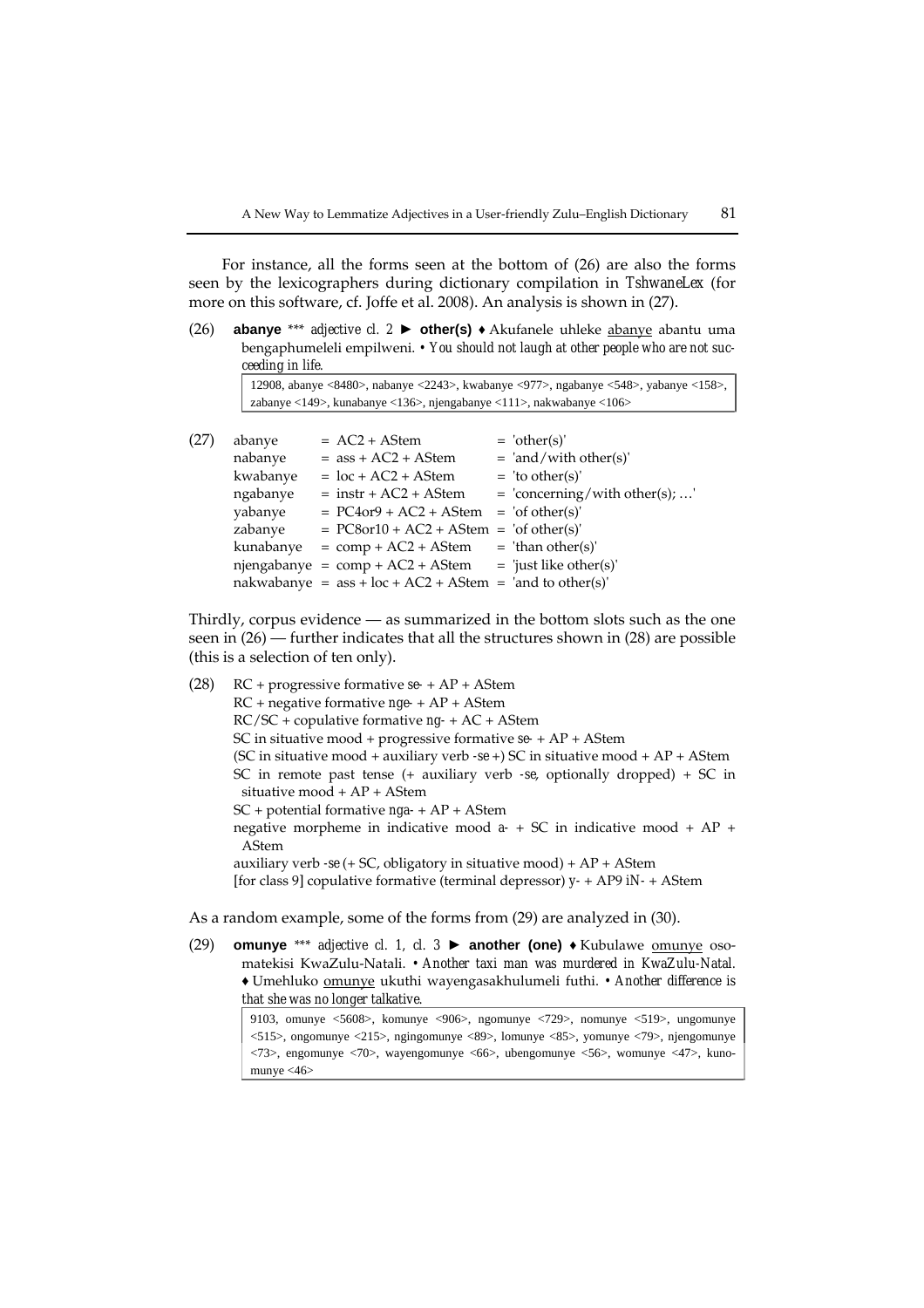(30) ungomunye = SC1or3 *u-* + copulative formative *ng-* + AC1or3 *omu-* + AStem *-nye* = 'he/she/it is one of the others'

 ongomunye = RC1or3 *o-* + copulative formative *ng-* + AC1or3 *omu-* + AStem *-nye* = 'he/she/it is another one'

 wayengomunye = SC1 in remote past tense *wa-* + time auxiliary *-be* (dropped here) + *-y-* (bridging sound) + SC1 in situative mood *e-* + copulative formative *ng-* + AC1 *omu-* + AStem *-nye* = 'he/she was another one' (in the remote past tense)

 ubengomunye = SC1 in present tense *u-* + time auxiliary *-be* + SC1 in situative mood *e-* + copulative formative *ng-* + AC1 *omu-* + AStem *-nye* = 'he/she was another one' (in the near past tense)

When considering the examples listed under (27) and (30) — which, it must not be forgotten, are but a tiny selection of the full spectrum —, it is easy to understand why traditional lexicographers for the Bantu languages in general, and for Zulu in particular, decided to collapse all of these forms into just 'a single dictionary article', here the adjective stem *-nye*. Lemmatizing *all* forms, even only all *frequent* forms, remains an impossibility. Yet, meeting the dictionary user halfway is a realistic proposition, as has been shown in Section 5.

Indeed, as is obvious from the full statistics listed under (26) and (29), lemmatizing the basic qualificative adjectives only, truly covers the most important uses. The other forms may be relegated to the integrated minigrammar. There too, corpus statistics with regard to the frequency of the various *structures* may be used in the endeavour to present the core issues.

The tension, then, between a detailed, all-encompassing linguistic coverage on the one hand, and a user-friendly, tailored lexicographic treatment on the other, has been eased by a study of overall corpus statistics. What is of prime importance ends up in the dictionary A-to-Z section; what is secondary ends up in the attached grammar.

## **8. Getting the adjective frequencies right**

Frequencies such as those shown in the two previous sections are not always as straightforward as they may seem. At face value, several adjectival forms may also be other parts of speech. When one actually sets out to compile a dictionary article, it is not exceptional to browse through literally hundreds of concordance lines in order to extract the meaning(s) and to select appropriate example sentences for the lemma one is working on. However, when one needs to get an idea of the relative frequencies of different forms — be these on homonym level, sense level, or both simultaneously —, sampling techniques are used for all frequent items in order to limit the number of concordance lines to be studied.12 Typically, the lexicographers aim at studying about fifty KWIC lines at this point. In Figure 1, *okudala* is being analyzed, an item which can be both an adjective and a verb (marked with 'a' and 'v' respectively during the analysis).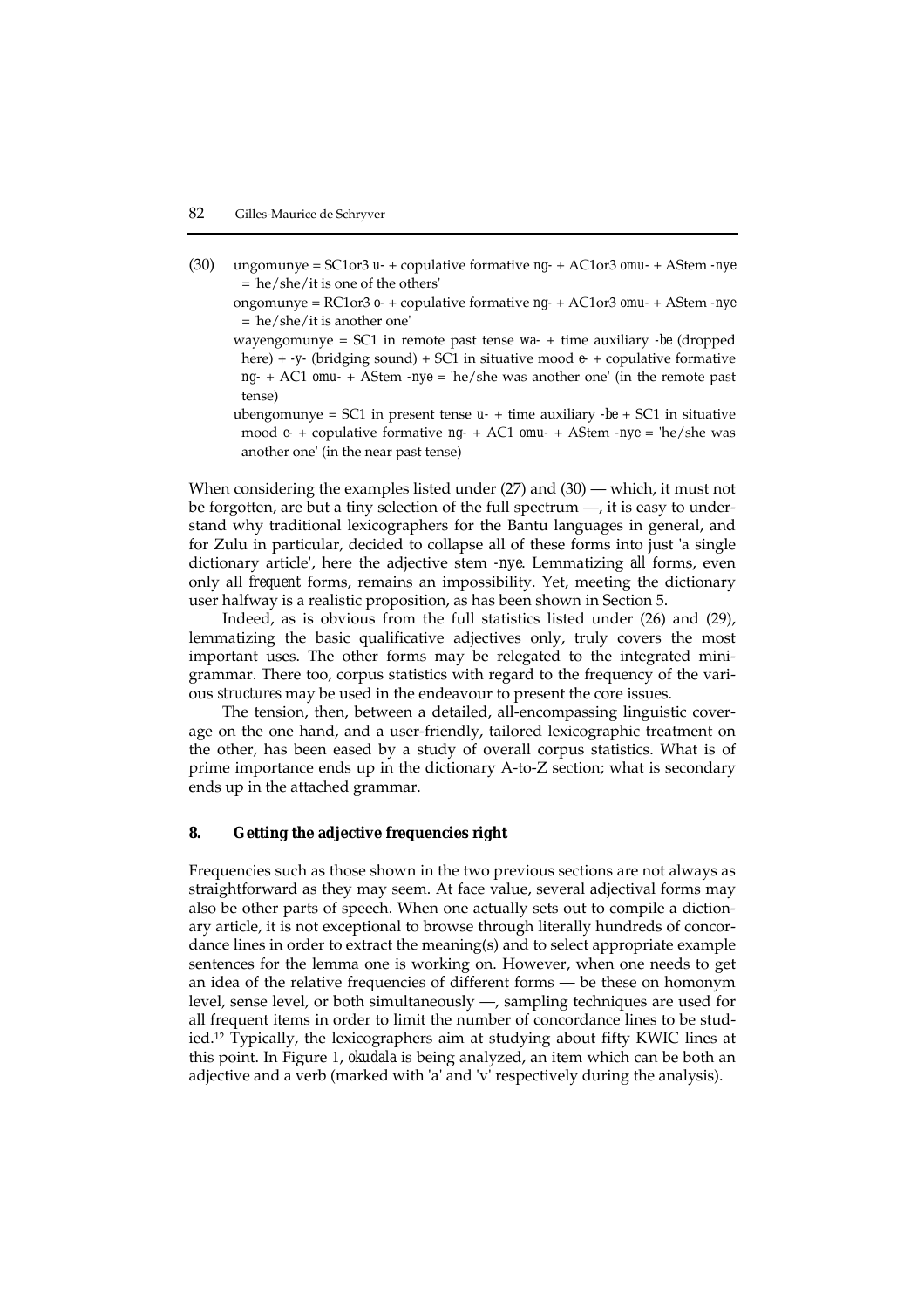| Concord - [OKUDALA: 47 entries (sort: 11, 2R)]                                                                                                                                                                                                                                     |     | $-61$                        |
|------------------------------------------------------------------------------------------------------------------------------------------------------------------------------------------------------------------------------------------------------------------------------------|-----|------------------------------|
| C Ele Vew Settings Window Help<br>$\bullet$ $\Box$ $\Box$ $\otimes$ $\otimes$ $\bullet$                                                                                                                                                                                            |     | $-103$                       |
| ▌ <b>▃▏O</b> 圆  ★ <mark>△   父│ <i>△</i>   ─│─</mark> │ / │□│ /                                                                                                                                                                                                                     |     |                              |
| Concordance<br>N                                                                                                                                                                                                                                                                   | Set | File <sup>E</sup>            |
| e-UK, uMax Jones, uthe lokhu okwenzekile kube wukuvuka kokulimala okudala osekumhluphe isikhathi eside lo mgilimi. "Usebe nale nkinga i<br>13                                                                                                                                      | a   | is200407.txt                 |
| Izinkomba zivamise ukubangwa ukumila noma ukuvuvuka komthambo okudala ukuthikameza kokuhamba komchamo. Izinkomba zomdlavuza<br>14                                                                                                                                                  | a   | \sdbzulhe.txt                |
| si kwaso isithombe leso kubhalwe nie ukuthi: "Kwabanye bese kuvuke okudala! Yeka lezozinsuku ezadlulayo eMpumelelo!" Noma engabhal<br>15                                                                                                                                           | a   | Ingiveken.txt                |
| xoxe ezinye. Izinto zomhlaba ziyaxaka. Ukwenza komhlaba kuyaxaka. Okudala kwawo akwejwayeleki. Okusha kwawo kuyadida. Kungaba kh<br>16                                                                                                                                             | a   | mangamp.txt                  |
| u lwakho lokuzalwa namuhla? Sekumele uphothule ngemfanelo lokho okudala ngaphambi kokuqalisa okusha ezinhlelweni zakho. Abanye ox<br>FV.                                                                                                                                           | ä   | is200410.txt                 |
| 18<br>zaga; futhi zona zihlezi ziphenduphenduka nesikhathi. Yikho-ke lokhu okudala ukuthi kabekhona izisho ezintsha; zibe zingekho izaga ezintsh                                                                                                                                   | ٧   | 1\izinhlan.bt                |
| 19<br>iphenduka ibe ngumfana wami esiphicaphicwaneni. Yikho kanye lokhu okudala ukuba kube khona ukucashelana okonomphelo eziphicaphic                                                                                                                                             | v   | \angigeqi.txt                |
| 20<br>ba evuka izimbongi zohlanga ezibongela amakhosi. Yikho kanye lokhu okudala ukaba ukuhaywa kwezithakazelo kube sengathi umndeni usuk                                                                                                                                          | v   | 1\izinhlan.bt                |
| <b>Pi</b><br>ubha, ethi kuhle ngivume uma lento yenziwe yimi. Ngaphika ngahlanza okudala, Ayibize nenkanyamba abuze ukuthi yona icabangela kubani.                                                                                                                                 |     | 1\nasi-kei.txt               |
| 22<br>kwakuyindoda elungile neyayinomqondo. Ngahlala naye ngakbumbula okudala. Kwakumnandi sihlezi emthunzini womsimbithi sinatha siphun                                                                                                                                           | a   | Ingisinga.bt                 |
| 23<br>gise amaphutha esipelingi. (c) Ukuphimisa amagama ngakungafanele okudala ukubhaleka kwegama kabi. 21 (d) Ukuswela ulwazi olunzulu                                                                                                                                            | v   | 1\isizulu9.txt               |
| 24<br>be ubuza ngoba uthunywe ngabaseshi-ke, mina ngiyophika ngihlanze okudala giniso. DOLLY: Ungibona nje sengingaba yimpimpi yabases                                                                                                                                             | v   | mavenge.txt                  |
| 25<br>celemba begawula namazwi abo elapha phezulu eshikisha ngokudala. Okudala lokhu kwakuyini? Angazi. Okudala kwakusho ukucima kwama                                                                                                                                             | a   | Inje-nemp.bt                 |
| 26<br>a ukwelapha isifo esithize? Wukungazi kuhambisana nokukhukhumala okudala umgondo onjena kubantu bakithi. Inkungu ibhokile. Sikhukhu                                                                                                                                          |     | is200602.txt                 |
| 27<br>sebona ngokocutha kwamadlebe nje. Zasukelana futhi. Kwathi ntinini okudala kwabona ukuthi akusizi, akuzame njengakugala. Nempela shi,                                                                                                                                        |     | emhlabe2.txt                 |
| minye imidlalo lesisikhathi siphawuleka kalula ngoba kwenzeka okuthile okudala udweshu. Nokho kweminye imidlalo akubilula ukwazi ukuthi les<br>Ayengezwani neze naleligama amaZulu uma sekukhona okuwadidayo okudala ukufa, kube kumnyama ngoba kuyisebusuku. Abantu bakhe u<br>29 | v   | 1\isizulu7.bd<br>hudeman.txt |
| mkhulu nokhokho nokhulukhulwane nadalwa nguNkulunkulu onamandla okudala, okuphilisa nokubulala. Yingakho badalwa nje, baphila, bafa.<br>30                                                                                                                                         | ٧   | lingevuye.txt                |
| 31<br>mbe esisekhasini elingaphandle sikujabulisile lapho kuthiwa sekuvuka okudala sebekhumbula lezonsuku ezadlulayo eMpumelelo kodwa b                                                                                                                                            | a   | <b>Inqiveken.txt</b>         |
| 32<br>amba ngale ndlela? Lesi senzo sicekela phansi isithunzi senhlangano okudala ukuthi amalungu aphelelwe wumdlandla nentshisekelo yokuzi                                                                                                                                        | v   | is200505.txt                 |
| lwa kulona elinezinkaba zethu. Sike sibheke emumva uma sikhumbule okudala, sikubone kufana nomhwamuko. Kuthi uma sisinga phambili<br>33                                                                                                                                            | a   | Ingisinga.txt                |
| 34<br>odwe elidala, ipaki elihle, uthi olutushane, ubahlalu obumblophe, ukufa okudala. 1 kuyanda manje, 2 sithela kancane 3 buthengwa lapha, 4 li                                                                                                                                  |     | a 1\indlela2.txt             |
| 35<br>nayo. Qala lapho sekonakele khona izinto, sekukhona ukunggubuzana okudala abalingiswa babhekane nezinkinga eziningi. Izigcawu: Isigca                                                                                                                                        |     | v \ubhaqalw.txt              |
| 36<br>waqedelela i-free kick eshaye ipali yabuyela enkundleni. Ukuzimisela okudala kukaMokoena ayekukhombisa kuMaGlug-Glug akusabonakali                                                                                                                                           |     | a is200511.txt               |
| lele. Ukusungula nokucabanga okusha akusho ukuthi sekumele ulibale okudala. Taurus: Apr 21 - May 21 Kuzomele ukhumbule ukuthi ukuval<br>37                                                                                                                                         |     | a is200412.txt               |
| buzi, ndodana! Ngabe ngubani lowo? Sipikili: Kukhona omunye umlisa o <mark>kudala</mark> sisebenza naye laphayana kumkhwenya wethu. Nami ngafika<br>38                                                                                                                             | a   | 1\inkundla.txt               |
| ogani wakhe ngaphambi kokuba ale indima: "Yebo-ke MaSibisi, uvuse okudala namhlanje mngani wami. Awungitshele ukuthi uvuke nini ngob<br>39                                                                                                                                         | a   | \akuyiwee.txt                |
| obe lokungibulala negembu lakho." Uthi waphika uShamase wahlanza okudala wathi: "Ndabezitha angikwazi lokho." Uthi yamfutha iNkosi yat<br>40                                                                                                                                       | a   | nvambos.txt                  |
| bane; nalentombazana efileyo angiyazi." Waphika uKhanyile wahlanza okudala. Wahleka umseshi wanikina ikhanda, wasegugukela kuSigab<br>41                                                                                                                                           |     | a ubogawul.txt               |
| 42 ajabula wafa uMcineleli. Kwathi lapho esethi uyayihila yaphika yahlanza okudala intombi. Kulapho-ke kwabhoboka khona ithumba. "Cha, angi                                                                                                                                        |     | a ubogawul.txt               |
| wenzeka uma umzimba unokuphikisana. Amehlo nobuchopho yikhona okudala lokhu kakhulu. Amehlo asuke ekhomba ukuthi umzimba uyah<br>43                                                                                                                                                | v   | is200510.txt                 |
| i wemoto kanye nabalapho esuke iyokwenziwa khona iservice vikhona okudala ukugala kwezinkinga. UVan Zyl uthi zonke izimoto ezintsha zi<br>44                                                                                                                                       | v   | is200511.txt                 |
| ela, agome khona ukuba afe kunokuba alahlekelwe vilevonto. Yilokho okudala usizi nomunyu ngoba usuke engevena umuntu omubi futhi us<br>45                                                                                                                                          |     | 1\isizulu7.txt               |
| 46<br>uhlanganisile nje amakhubalo ezinhlobonhlobo, nezikhumba zezilwane okudala zafa. Kanti futhi nasemsamo laphaya kuthule nje kuthe du, am                                                                                                                                      |     | a mcebowo.txt                |
| hi kanti sengiguge ngempela." "Kanti-ke lutho kawugugile wena Zondi. Okudala ukuba sikhohlane ukuthathwa yimisebenzi kanye nokwahluka<br>47                                                                                                                                        |     | v \amahlava.txt              |
| $\left  \cdot \right $                                                                                                                                                                                                                                                             |     |                              |
|                                                                                                                                                                                                                                                                                    |     |                              |

**Figure 1:** Sampling *okudala*, which is both an adjective (a) and a verb (v)

In Figure 1, the corpus software, *WordSmith Tools* (Scott 2008), was requested to randomly select one out of every three occurrences, and the allocation seen in the sample was then used to distribute the total frequency across the verb *-dala* 'create', and the adjective *okudala*, shown in (31).

(31) **okudala** *adjective* **1** *cl. 15* ► **old** ♦ Ukuzimisela okudala kukaMokoena ayekukhombisa kuMaGlug-Glug akusabonakali njengoba emaningi amaphutha awenzayo. *• The old determination of Mokwena which he had shown with the Team of the Crocks is no longer visible because of the many mistakes that he made.* **2** *cl. 17* ► **something old; long ago**  $\bullet$  UNondela wayesekhumbule okudala ngempela kusabusa inkosi uNdaba. *• Nondela had remembered the really old things during the reign of chief Ndaba.* ♦ Kukhona omunye umlisa okudala sisebenza naye laphayana. *• There is another male person with whom we worked together long ago.*

Focusing on the adjective: The meanings for the different senses were 'derived' from the corpus, and at the same time one of course keeps an eye on all other items within the same paradigm too — compare for instance (14) and (15). Further observe that two of the three examples in (31) were also selected from the sample seen in Figure 1 (viz. lines 36 and 38). As another example, the frequency of *kubili*, see (18), was split over the adjectival and nominal use.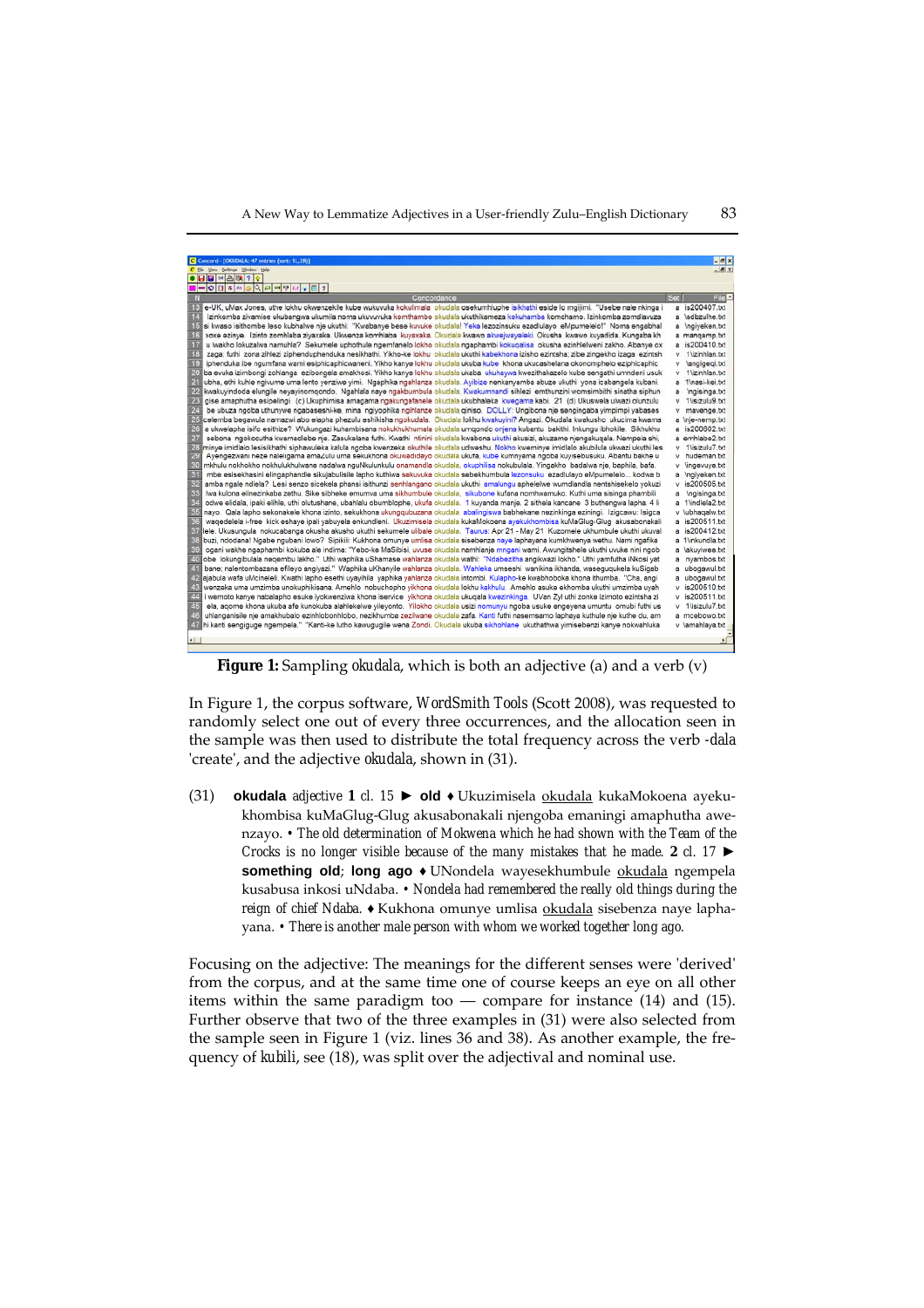# **9. Pinpointing idiomatic uses with adjectives**

In Table 1, one could see that Dent and Nyembezi (1995) covered one instance of idiomatic use with an adjective, reprinted in (32).

(32) **-ncane** (adj) small; few; young. *kwaba kuncane indawo* — keen competition; outcome difficult to predict.

Coverage of idiomatic use is of course commendable, but in a user-friendly dictionary, this usage should at least be truly frequent too. A corpus-wide search through 8.5 million words of Zulu returns just six instances of *-ba*/*-be kuncane indawo*. The meaning 'keen competition' cannot be derived from these lines, however, rather something like 'it is not comprehensible what the outcome will be'. The latter is also the meaning listed in Nyembezi's (1992: 317) monolingual dictionary *Isichazimazwi sanamuhla nangomuso*, as well as in Nyembezi and Nxumalo's (1966: 223) miscellany of Zulu culture *Inqolobane yesizwe*. In any case, there are certainly better candidates; (33) is an example.

- (33) **oludala** *adjective cl. 11* ► **old** ♦ Indibilishi nosheleni uhlobo oludala lwemali. *A penny and a shilling are an old type of money.* 
	- **▪ kusadliwa ngoludala** ► **old customs are still followed** *(Literally: there (things are) still being eaten with an old one (referring to a spoon))* ♦ Kusadliwa ngoludala eMsinga. *• Old customs are still followed at Msinga.*

While the frequency of *oludala* is 60, that of *ngoludala* is twice as high, 120. Of these 120 all but one of the occurrences refer directly to the idiomatic use. The adjective *oludala*, then, has clear open and idiomatic uses, roughly one-third being open, two-thirds being idiomatic (compare with Sinclair 1987: 319-320).

# **10. Overruling strict principles for the sake of user-friendliness**

A lexicographer's job is one of repetitious systematicity. Every now and then, however, flexibility is called for in the user's interest. (34) is a case in point.

- (34) **okuhle** \*\* *adjective* Compare **kuhle1 1** *cl. 15* ► **good**; **beautiful**; **nice** ♦ Bamfisela ukuhlolwa okuhle. *• They wished him a good examination.* **2** *cl. 17* ► **something good / beautiful / nice** ♦ Siyifisela okuhle le ngane. *• We wish this child good luck.* 
	- **▪ okuhle kodwa** ► **only the best** ♦ Umfisele okuhle kodwa nempilo ende. *He wished her only the best and a long life.*
	- ◊ **kungakuhle** ► **it would be good / beautiful / nice** ♦ Kungakuhle uma uthisha engabanika amaphuzu aphezulu. *• It would be nice if the teacher could give them high marks.*

*Note: For the copulative use of 'okuhle', see 'kuhle' (it's good/beautiful/nice).* 

 $\sqrt{1438}$ , okuhle <964>, kungakuhle <253>, kukuhle <175>, ngokuhle <46>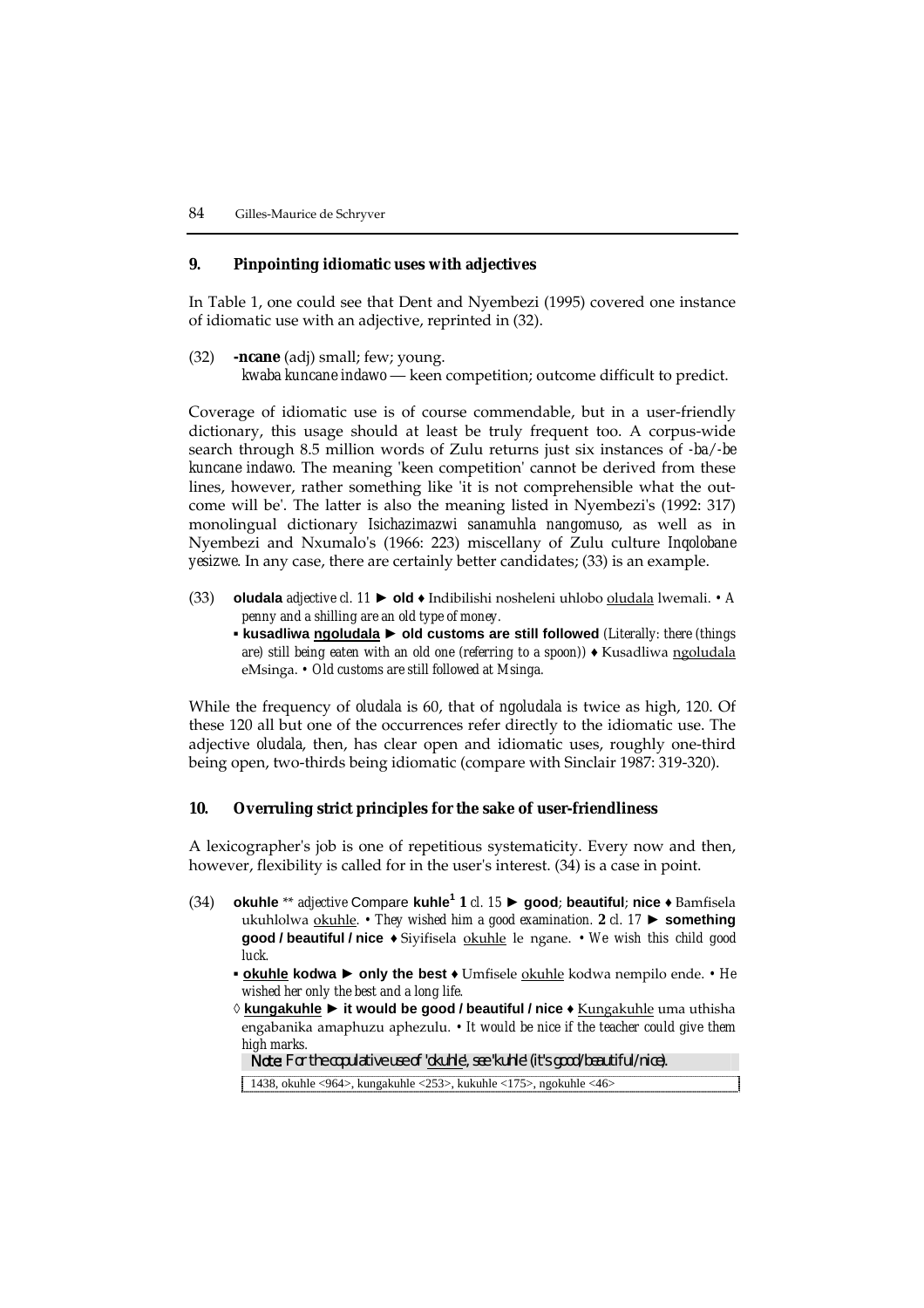The article shown in (34) has a bit of everything: two senses (one for class 15, one for 17), a frequent collocation (*okuhle kodwa*), and a frequent derivation (*kungakuhle*). What this article does not cover is the copulative use. In this one exceptional case, the copulative adjective has been lemmatized in its own right, and this for two main reasons: (a) its high frequency, and (b) as a copulative adjective, it is homonymous with two other words — see (35).

- (35) **kuhle<sup>1</sup>** \*\* *copulative cl. 15, cl. 17* < **okuhle** ► **it's good / beautiful / nice** ♦ Ukulobola kuhle ngezizathu eziningi. *• Lobola is a good thing for various reasons.* ♦ Kuhle ukushada umuntu omthandayo. *• It's nice to marry someone you love.*
	- **kuhle<sup>2</sup>** \*\* *conjunction* ► **must**; **ought to** ♦ Zaqala ukweluleka izingane zazo zithi kuhle zilingise uGabha. *• They began to advise their children, saying they ought to imitate Gabha.*  **kuhle<sup>3</sup>** \*
	- **▪ kuhle kwa- / okwa-** *adverb* ► **(just) like**; **as** ♦ Bajamelana kuhle kwamaqhude amabili. *• They stared at each other just like two cocks do.*

The various forms (*kuhle*, *akukuhle*, *kwakuhle*, *kusekuhle*, and *kwakukuhle*) were sampled, and the frequencies redistributed as 1,944, 1,169 and 741 respectively. The use as a copulative adjective thus turns out to be the most frequent of the three. In comparison, a dictionary user who consults Dent and Nyembezi's dictionary, will only find '**kuhle** (adv) like' and '**kuhle** (conj) ought', in this order, while Doke and Vilakazi only treat the adverbial use. Both these existing dictionaries also fail to provide a crucial (encoding) feature, namely that as an adverb, *kuhle* is always followed by the PC17 *kwa-*, or the pronominalized indefinite PC15 *okwa-*. In our user-friendly dictionary, these are all provided for. A user who looks up the copulative use under *okuhle* (which is the 'normal' thing to do given the dictionaries' lemmatization policy), will be referred to **kuhle1**: see the cross-reference before the first sense in (34), as well as the usage note at the bottom there.

## **11. Other words formed from adjective stems**

Sections 3 to 10 introduced a new way to lemmatize adjectives in a userfriendly Zulu–English dictionary. Before we conclude, one last important point must be made. As has no doubt become clear from the discussion so far, words that belong together, no matter the size of the set, are best *treated together* — 'in one go', so to say. In this way one makes sure that one has truly considered everything that is common to each member, while highlighting what makes certain forms different from what is common — a variant of the well-known lexicographic tool *per genus proximum et differentia(e) specifica(e)*. Once one has completed this job, one must however also consider the wider picture, and treat all related forms. In the case of adjectives, a large number of words can be derived from the adjective stems, words that end up in other word classes. The Addendum shows all the 'derivations' belonging to the top 5 000 lemmas.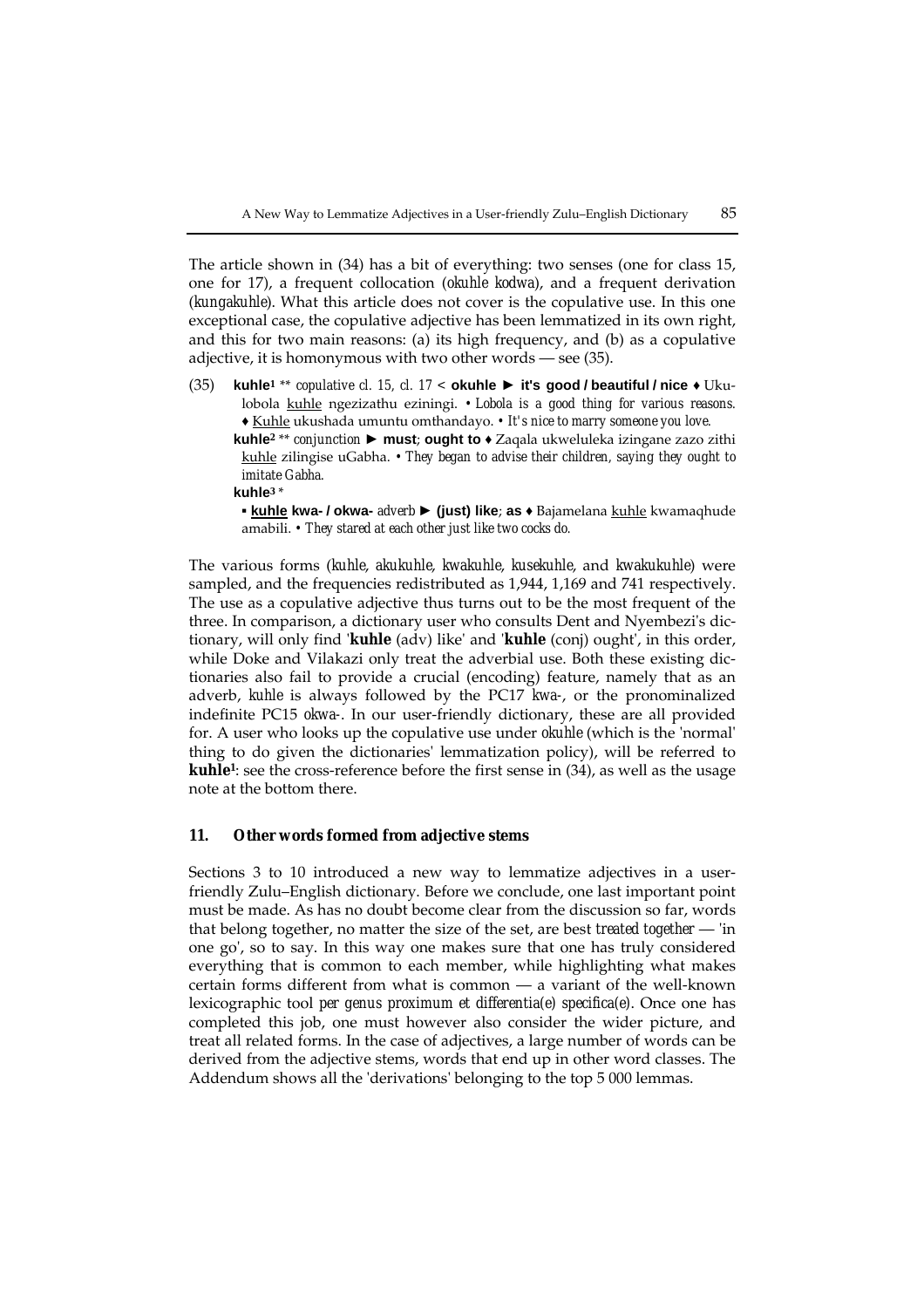A total of 82 lemmas may be said to be linked to and derived from the adjective stems, five of which are not covered in any of the existing dictionaries for Zulu (these are marked in bold in the Addendum). The overall frequency for these 82 forms is about 100 000 (97 430 to be exact), so two-thirds of the overall frequency of the adjectives themselves. It is interesting to see that one only finds derivations with the frequent adjective stems (those with a tick  $(\checkmark)$  in the Z-E column of Table 1), except for *ngamafuphi* 'in brief' (286), a 'new' word which may be analyzed as follows: instrumental formative *nga-* + adjective concord *ama-* (referring to *amagama* 'words') + adjective stem *-fuphi* 'short', or thus 'with short words'. (Note that all 'derivations' with *-nye* are derived from the enumerative stem *-nye*, rather than from the adjective stem *-nye*.)

## **12. Pros and cons of the user-friendly lemmatization of adjectives in Zulu**

Bringing the various strands together, and polarizing the extremes first, one may imagine at one end of the spectrum a *purely stem-based* lemmatization approach to the Bantu languages, whereby only the smallest meaningful morphemes are lemmatized and used as entry points for all members of the lemma as well as for all 'derived' items. Applied to the adjectives that would mean lemmatizing *core adjective stems* only, and under each of these twenty-odd stems, one would not only provide detailed guidance on the various qualificative and copulative uses (as discussed in Section 7), but also list all adjectives with extensions (such as diminutives and augmentatives), as well as all (main) derivations (such as all the items with other parts of speech listed in the Addendum). An approach like this would result in massive articles, each several pages long, the contents of which would need to be hierarchically and logically structured, but for the linguist and all language enthusiasts, this presentation would likely be the most rewarding one.

At the other end of the spectrum, one may imagine a *purely word-based* lemmatization approach, whereby each and every orthographic word is entered 'as is' into the dictionary. This effort, too, would be massive, and for all conjunctively written languages simply impracticable. Although extremely user-friendly for any beginner or even anyone with no knowledge whatsoever of the language concerned, such an approach would of course not only be endlessly repetitive, but would also miss out on important generalizations.

These two extremes are but two poles on a continuum, of course. In reality, a 'traditional' stem-based approach to lemmatization such as Doke's also has word features, and thus moves up on the continuum, while the approach advocated in this research article moves in the other direction of the continuum, away from the sole orthographic word. Figure 2 summarizes this situation, where the shaded triangle illustrates the increase in user-friendliness for *junior* users as one moves from stem-like to word-like lemmatization. With experience, however, one tends to crave for more condensed and more abstract information, and thus the wish to move in the other direction.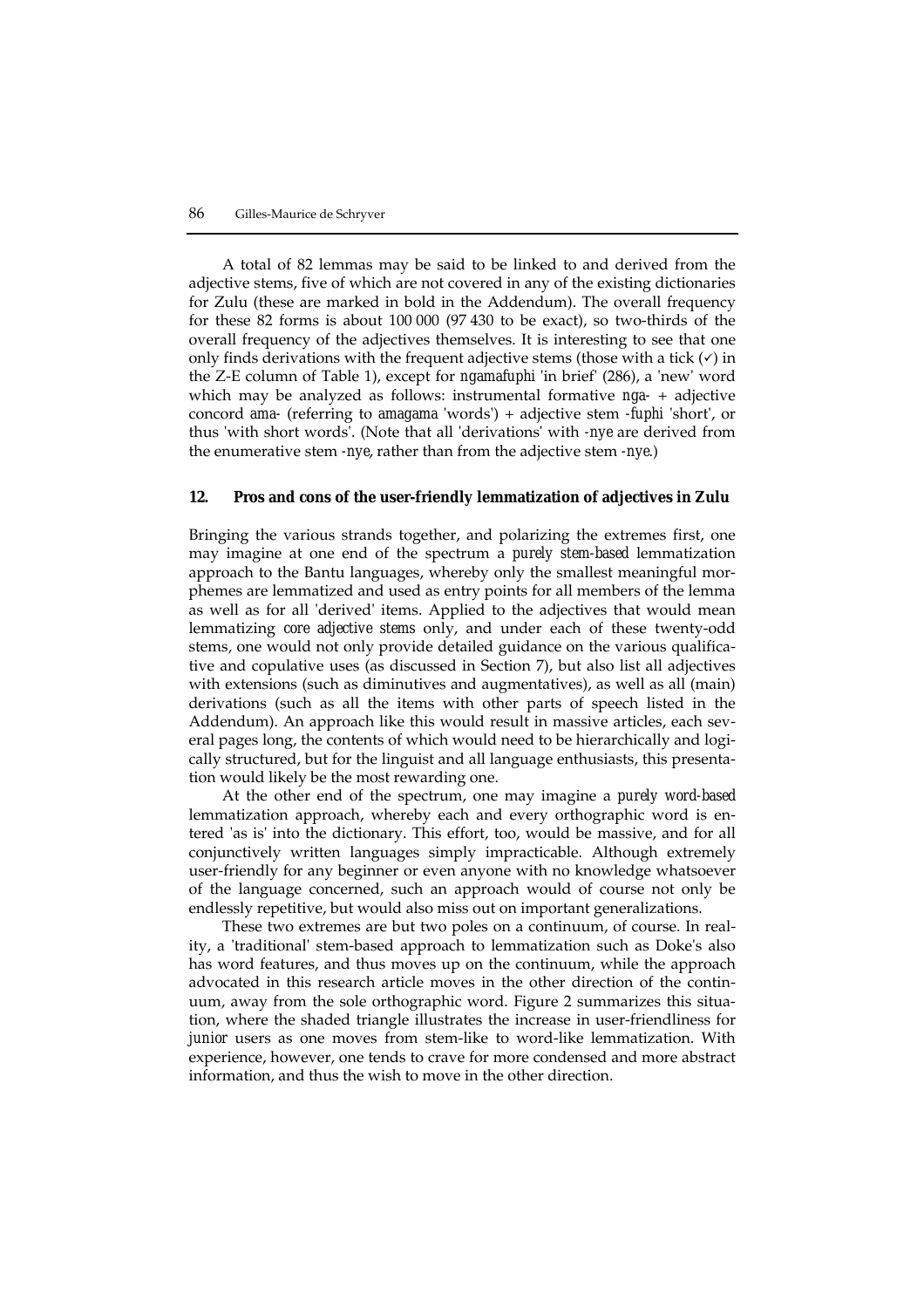

**Figure 2:** Stem versus word lemmatization for the Bantu languages

In the initial list of 20 000 items to be lemmatized (cf. Section 4), there were 332 adjectival forms. These were collapsed into 126 adjective articles — a move away from the 'pure word' pole, but still a *long* way from the 'pure stem' pole. Indeed, we settled for an approach that includes the adjective concord, as overall frequencies indicated that this form is also the most frequently used one. Note that of the 126 adjectives, about half (68) also have a star rating (cf. Tables 3 though 6: 17 x \*\*\*, 30 x \*\*, 21 x \*).

Given one is moving over a continuum, no matter which approach one settles for, there will always be pros and cons. The main '**cons**' of our new approach may be summarized as follows (with, between square brackets, a cross-reference to the relevant section where it was discussed above):

- Given the focus on top-frequent members only, none of the paradigms is ever complete. [*4*]
- For copulative adjectives, one needs to 'guess' the (abbreviated) relative concord. [*6*]
- For all adjectives with further prefixes, one needs to know or consult a (or 'the attached') grammar anyway. [*7*]
- Some of the (implicit) connections between words derived from the same adjective stem are lost. [*11 and Addendum*]
- One misses out on generalizations. [*12*]

In our view the '**pros**', which we list by way of conclusion below, far outweigh these few 'cons':

- Excellent reflection of the true distribution of the lexicon. [*5*]
- Precise translation equivalents are provided, rather than general ones. [*5.1*]
- The exact spelling for each form is given, without the need to apply the various morphophonological rules (useful for both receptive and active use). [*5.2*]
- The correct (and modern) class numbers are indicated, while class restrictions are implied. [*5.3*]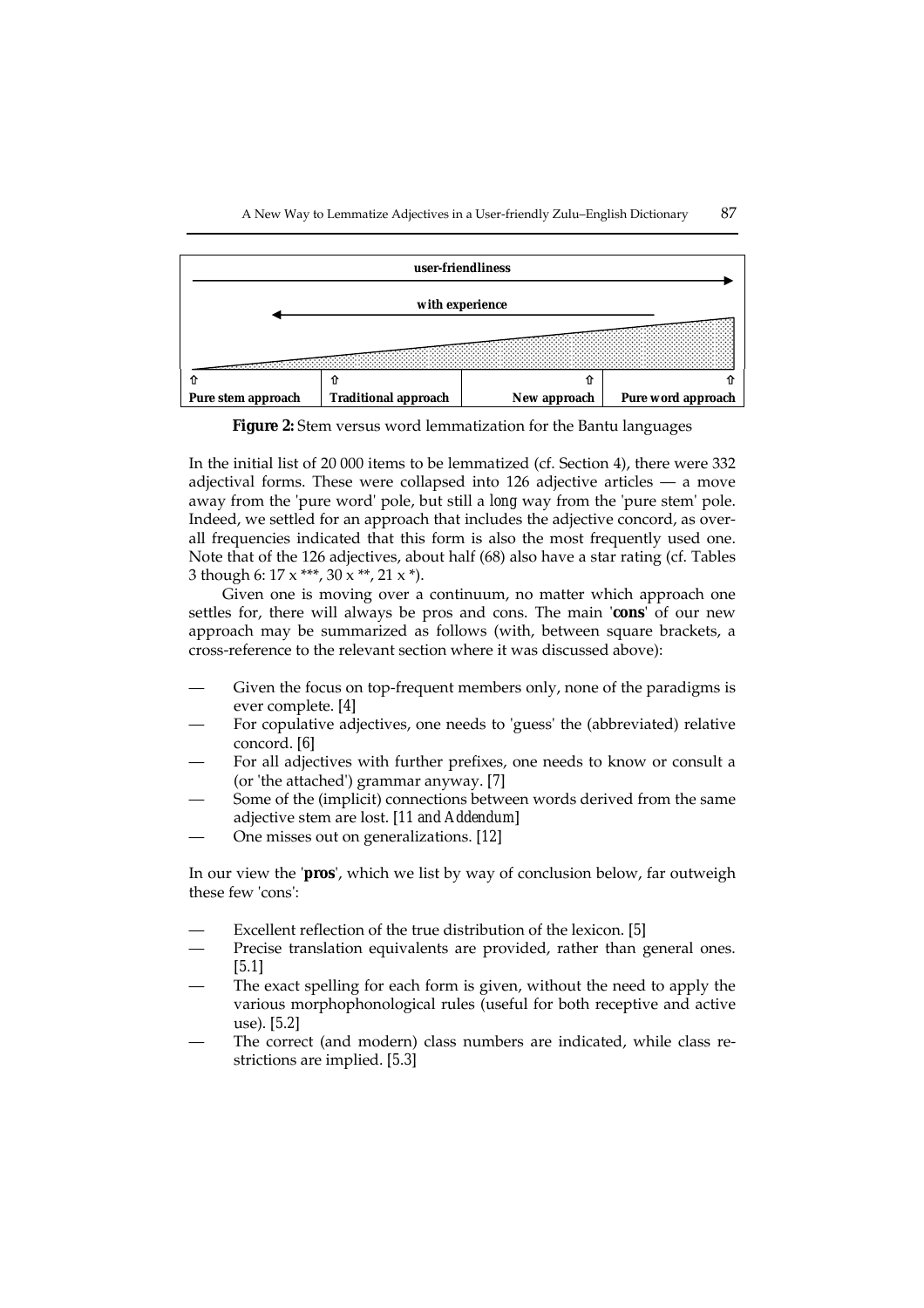- Only the frequent core adjectives are treated, with (frequent) variant forms being cross-referenced to their more frequent forms. [*5.4*]
- Diminutive and augmentative adjectives are listed directly there where they are also used. [*5.1 and 5.2*]
- Typical combinations and collocations are entered where they are relevant. [*5.3 (16) and 10 (34)*]
- Frequent derivations are listed there where they are relevant. [*10 (34)*]
- Idiomatic use is pinpointed and covered there where it is relevant. [9]
- Real examples illustrate each and every lemma, collocation, combination, derivation and idiomatic use. [*5 through 10*]
- The most salient form of each lemma is illustrated, which in 90% of the cases is the lemma itself. [*6*]
- The star rating (a logical by-product of the approach advocated here) gives a visual clue as to each adjective's relative importance. [*2, 8 and 12*]
- The detailed analysis of corpus evidence also allows for a move towards the inclusion of supra-semantic features, such as the attention to semantic prosody. [*5.1 (8)*]
- There is less dependency on a grammar for successful dictionary consultation. [*5 through 10*]
- The ultimate user-friendliness is flexibility: for instance, when it comes to the need to differentiate between various homographs in a text, wordlike adjectives may now be juxtaposed with words in other word classes through the inclusion of homonymous forms. [*10 and -khulu in the Addendum*]

It is our contention, then, that this new approach to the lemmatization of adjectives in Zulu will result in a more successful dictionary look-up experience.

## **Acknowledgements**

Heartfelt thanks to my Zulu mentor, Prof. A. Wilkes. Thanks too, to the Publisher who was willing to embark on this innovative project, as well as to Ghent University for its continued support of my field trips to South Africa.

# **Endnotes**

- 1. For an analysis of this dictionary, and its implications, cf. De Schryver and Wilkes (2008).
- 2. Comparing (2)(a) with (2)(b) one also notices that Doke assigned the part of speech (POS) 'noun' to *isine*/\**izine*. This is incorrect, *isine* (at least when used neutrally) is an adverb. There is also no *izine* (corpus frequency = 0). Furthermore, in our user-friendly dictionary the form for 'fourthly' is lemmatized in its own right, under *okwesine*, which is the basic form from which Doke's *ngokwesine* is derived. Further note that the numbers between the (supposed) singular and plural forms in (2)(a), as well as in (1)(a), are tone markings, one per syllable.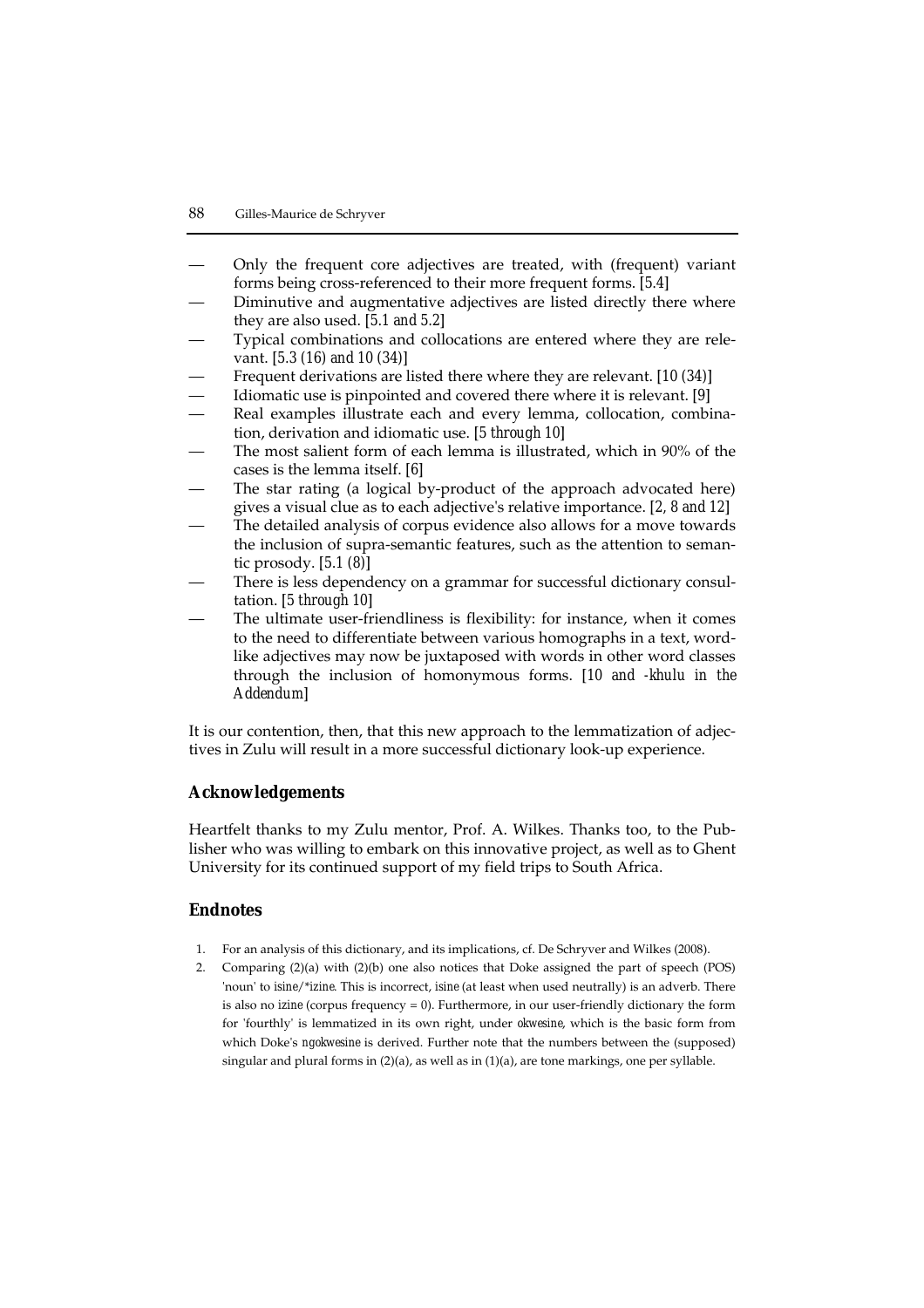- 3. Poulos and Msimang (1998: 142) list three more adjectives, namely: *-ngakanani* 'how big?', *-ngaka* 'so big, as big as this' and *-ngako* 'as big as that'. In Doke and Vilakazi (1953), these three stems are given both relative and adjective status. Given the adjective concords are different from the relative concords for classes  $1 + 3$ , 4 and 6, corpus frequencies for adjectival forms in these specific classes can pinpoint whether or not these stems are indeed (frequently-used) adjectives. The results are: *omngakanani* (0), *emingakanani* (0), *amangakanani* (2); *omngaka* (1), *emingaka* (3), *amangaka* (2); *omngako* (0), *emingako* (0), *amangako* (0). Extrapolating from this, one can safely say that these three stems are *not* adjective stems. Conversely, Poulos and Msimang fail to mention the third most frequent adjective, *-ningi* (and its derivation -*ningana*), as well as *-ngaki* and *-fushane*. Although not a textbook, but a full-blown linguistic analysis, Poulos and Msimang erred in the same way as Taljaard and Bosch.
- 4. The 'proof' that this is a valid approach for Zulu lexicography will be given in a forthcoming article, but see De Schryver (2003) for a similar approach, applied to Ndebele.
- 5. For those not familiar with the numbering system for the Bantu noun classes: Classes 1, 3, 5, 7 and 9 contain singular nouns, with the corresponding plurals in classes 2, 4, 6, 8 and 10. Classes 11 and 14 contain mostly singular nouns, with some of them having plural features. In Zulu, classes 12 and 13 do not exist. Class 15 is the so-called infinitive class, containing (all the) verbs and (a few) lexicalized nouns. Classes 16 to 18 are the so-called locative classes which, for various Zulu parts of speech, can often be collapsed into just one class, class 17. This phenomenon is known as noun class reduction.
- The various senses are always viewed from the Zulu point of view, which explains a series like 'small; young; little' under a single sense number, as one is dealing with a single concept in Zulu here.
- 7. These are, for the 1st person singular: *engimdala* (frequency = 4), *engimfushane* (1), *engimkhulu* (1), *engimncinyane* (1), *engimubi* (1) and *engimuhle* (1); for the 1st person plural: *esibabi* (2), *esibadala* (8), *esibahle* (1), *esibakhulu* (2), *esibancane* (1) and *esibaningi* (4); and for the 2nd person plural: *enibabi* (1), *enibadala* (3), *enibade* (1), *enibakhulu* (1) and *enibancane* (2).
- 8. The only other augmentative adjective that is frequent enough to be included is *omkhulukazi* (frequency = 53), with the same meaning as *enkulukazi* (56). *Eziningana* (101), mentioned in Section 5.1, is the only frequent diminutive adjective.
- 9. Cf. Endnote 5 for more on the Zulu classes.
- 10. Observe that this very paragraph is another example of this. Also, the hapaxes and other low frequencies, in Table 5 and elsewhere, are always 'suspect' — all class 15 forms in Table 5, for instance, come from textbooks only. The Bible is another source of many low-frequency words.
- 11. The frequencies of the adjectives *omfushane*, *omfishane* and *ezimfishane* is actually lower than 2 x 50, but these adjectives are nonetheless lemmatized for both classes in each case. Idem for *okudala* in Table 4.
- 12. If POS-tagged corpora were available for Zulu as is for instance the case for Northern Sotho (De Schryver and De Pauw 2007) — the distribution for the different parts of speech would immediately be known. Sampling techniques would still be needed, however, and this (a) to pinpoint the relative distribution of the various senses for polysemous items, and (b) to make sure one has a truly mixed set of KWIC lines, randomly sampled from the various sources, for monosemous items. In general, some homonyms also have the same POSs, and for these sampling is also often a must.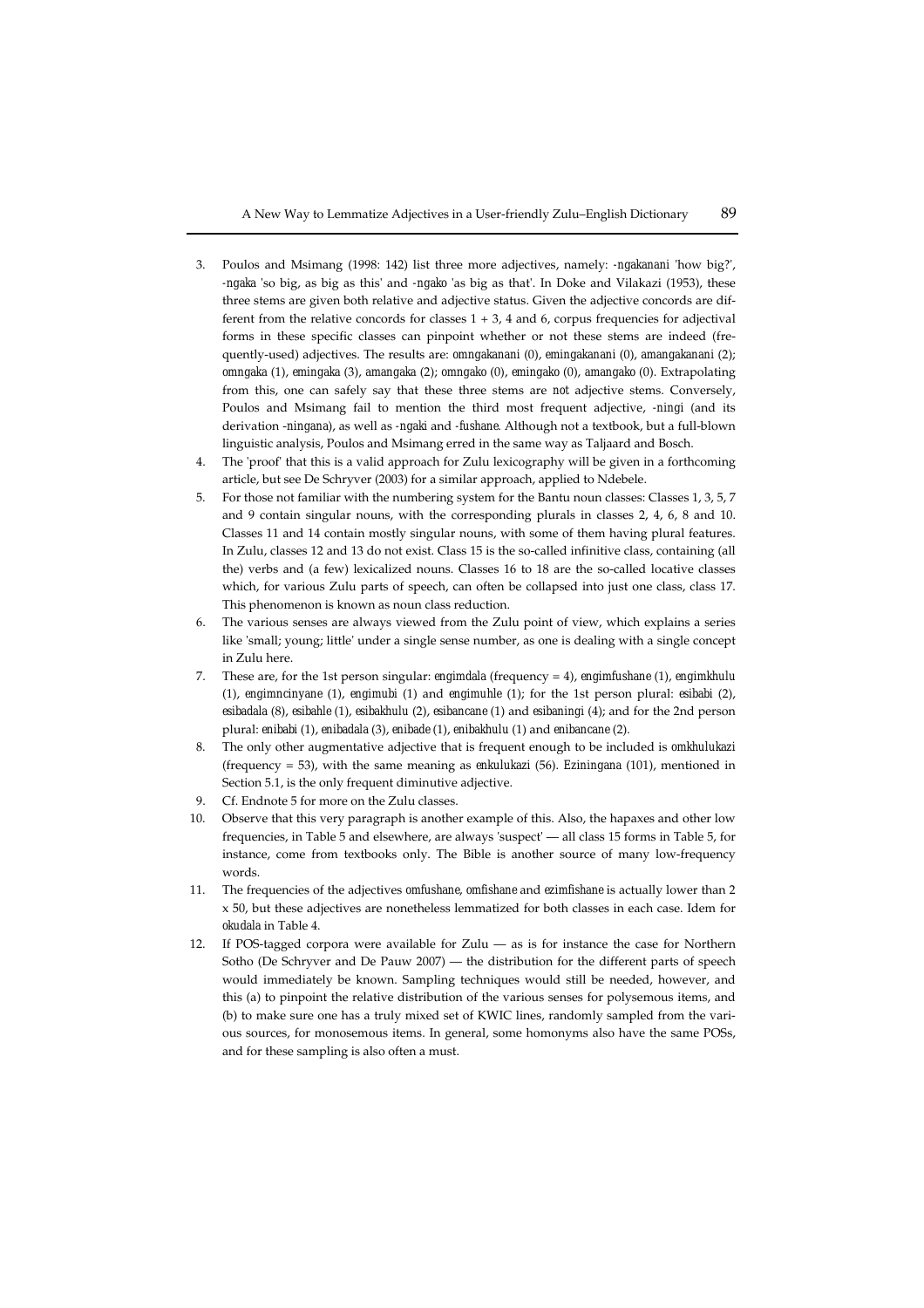# **References**

**Bloomfield, L.** 1933. *Language*. New York: Henry Holt & Co.

- **Dent, G.R. and C.L.S. Nyembezi.** 19953 [19882, 1969]. *Scholar's Zulu Dictionary*. Pietermaritzburg: Shuter & Shooter.
- **De Schryver, G.-M.** 2003. Drawing up the Macrostructure of a Nguni Dictionary, with Special Reference to isiNdebele. *South African Journal of African Languages* 23(1): 11-25.
- **De Schryver, G.-M.** 2008. Why Does Africa Need Sinclair? *International Journal of Lexicography* 21(3): 267-291.
- **De Schryver, G.-M.** 2008a. The Lexicographic Treatment of Quantitative Pronouns in Zulu. *Lexikos* 18: 92-105.
- **De Schryver, G.-M. and G. De Pauw**. 2007. Dictionary Writing System (DWS) + Corpus Query Package (CQP): The Case of *TshwaneLex*. *Lexikos* 17: 226-246.
- **De Schryver, G.-M. and R. Gauton.** 2002. The Zulu Locative Prefix ku- Revisited: A Corpus-based Approach. *Southern African Linguistics and Applied Language Studies* 20(4): 201-220.
- **De Schryver, G.-M. and E. Taljard.** 2007. Compiling a Corpus-based Dictionary Grammar: An Example for Northern Sotho. *Lexikos* 17: 37-55.
- **De Schryver, G.-M. and A. Wilkes.** 2008. User-friendly Dictionaries for Zulu: An Exercise in Complexicography. Bernal, E. and J. DeCesaris (Eds.). 2008. *Proceedings of the XIII EURALEX International Congress, Barcelona, 15–19 July 2008*: 827-836. Sèrie Activitats 20. Barcelona: Universitat Pompeu Fabra, Institut Universitari de Lingüística Aplicada.
- **Doke, C.M., D.M. Malcolm and J.M.A. Sikakana.** 1958. *English–Zulu Dictionary*. Johannesburg: Witwatersrand University Press.
- **Doke, C.M. and B.W. Vilakazi.** 19532 [1948]. *Zulu–English Dictionary*. Johannesburg: Witwatersrand University Press.
- **Fox, G.** 1987. The Case for Examples. Sinclair, J.M. (Ed.). 1987. *Looking Up. An Account of the COBUILD Project in Lexical Computing and the Development of the Collins COBUILD English Language Dictionary*: 137-149. London: Collins ELT.
- **Gauton, R., G.-M. de Schryver and L. Mohlala.** 2004. A Corpus-based Investigation of the Zulu Nominal Suffix -kazi: A Preliminary Study. Akinlabi, A. and O. Adesola (Eds.). 2004. *Proceedings of the 4th World Congress of African Linguistics, New Brunswick 2003*: 373-380. Cologne: Rüdiger Köppe.
- **Hanks, P.** 2002. Mapping Meaning onto Use. Corréard, M.-H. (Ed.). 2002. *Lexicography and Natural Language Processing. A Festschrift in Honour of B.T.S. Atkins*: 156-198. EURALEX.
- **Joffe, D. et al.** 2008. *TshwaneLex Suite* [online]. http://tshwanedje.com/tshwanelex/.

**Mbatha, M.O.** 2006. *Isichazamazwi sesiZulu*. Pietermaritzburg: New Dawn Publishers.

- **Nyembezi, C.L.S.** 1992. *Isichazimazwi sanamuhla nangomuso*. Pietermaritzburg: Reach Out Publishers.
- **Nyembezi, C.L.S. and O.E.H. Nxumalo.** 1966. *Inqolobane yesizwe*. Pietermaritzburg: Shuter & Shooter.

**Poulos, G. and C.T. Msimang.** 1998. *A Linguistic Analysis of Zulu*. Cape Town: Via Afrika.

- **Scott, M.** 2008. *WordSmith Tools* [online]. http://www.lexically.net/wordsmith/.
- **Sinclair, J.M.** 1966. Beginning the Study of Lexis. Bazell, C.E., J.C. Catford, M.A.K. Halliday and R.H. Robins (Eds.). 1966. *In Memory of J.R. Firth*: 410-430. London: Longman.
- **Sinclair, J.M.** 1987. Collocation: A Progress Report. Steele, R. and T. Threadgold (Eds.). 1987. *Language Topics: Essays in Honour of Michael Halliday*: 319-331. Amsterdam: John Benjamins.
- **Sinclair, J.M.** 1998. The Lexical Item. Weigand, E. (Ed.). 1998. *Contrastive Lexical Semantics*: 1-24. Current Issues in Linguistic Theory 171. Amsterdam: John Benjamins.
- **Taljaard, P.C. and S.E. Bosch.** 19932 [1988]. *Handbook of isiZulu*. Pretoria: J.L. van Schaik.